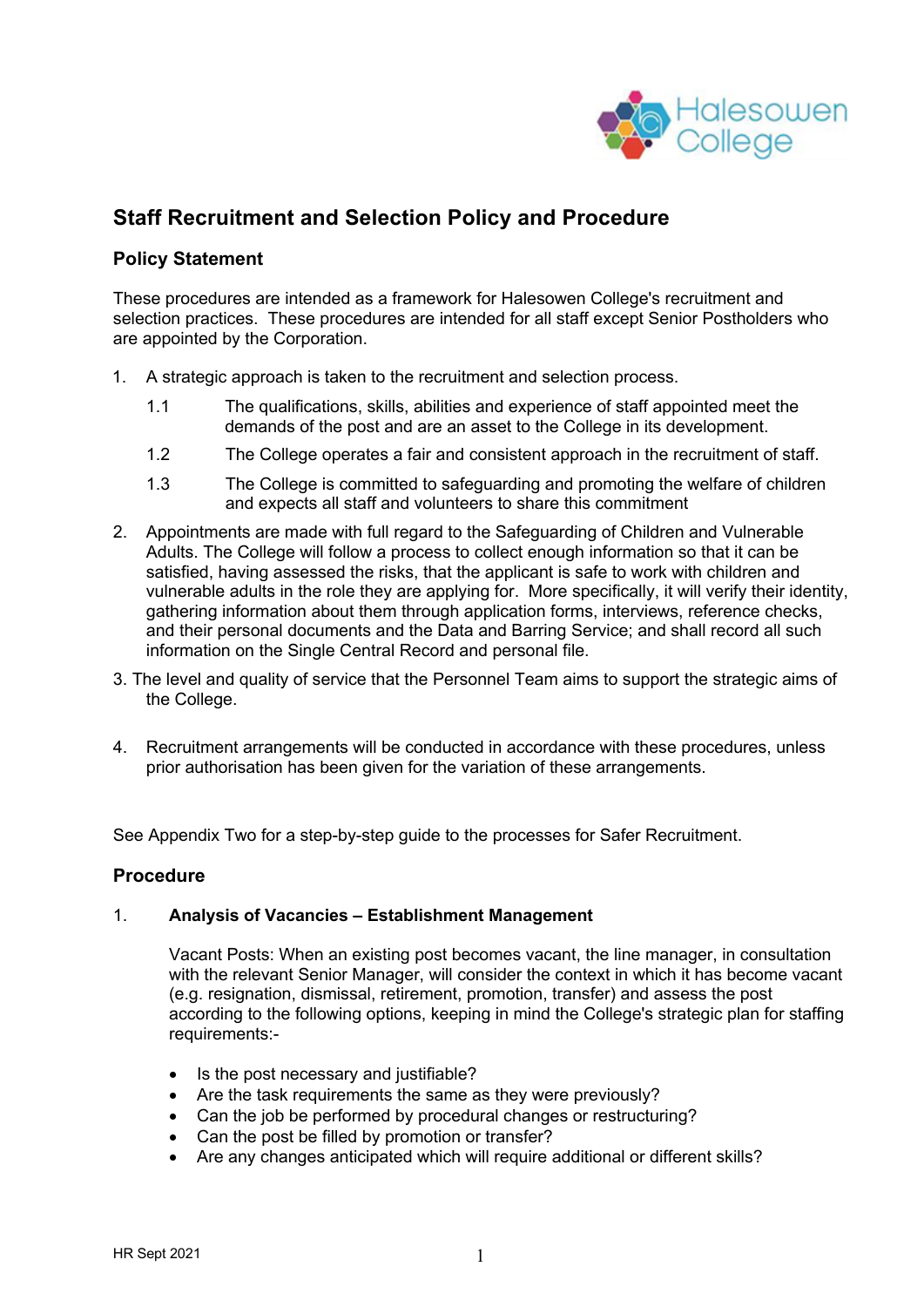The above is not an exhaustive list and it may be appropriate to talk with the previous post holder to assist in the process of analysing the vacancy.

Adding to the Establishment: To add to the establishment a proposal, will be made using the Establishment Form, completed by the Senior Manager. An addition can come about in various ways including, but not exclusively - following Curriculum Area Reviews, restructures, new business development, or 'replace in a different format',

Establishment Management Form: the form is requested from Personnel who serial number the form and log the request.

The Establishment Management Form will recommend:

- 1. Not replace offer as a saving
- 2. Replace like with like
- 3. Replace in a different format
- 4. Add to the establishment

A detailed job description and person specification drawn up by the line manager will accompany the Establishment Management From, to enable identification of the key aspects of the job that specify the skills, experience and knowledge required in order to determine the person specification (see No. 2). It will include the individual's responsibility for promoting and safeguarding the welfare of children and whether the post is in regulated activity.

If the business case is agreed, the Principal, or his/her designate, Deputy Principal, Chief Operating Officer and the Budget Holder will authorise the Establishment Management Form. The second part of the Establishment Management Form informs Personnel the arrangements for recruiting to a vacant post.

Authorisation to recruit hourly paid staff (sessional or casual employees) will be approved by the Approval of Sessional Staff and Authority to Timetable forms authorised by the Deputy Principal and the Assistant Principal.

#### **2. Job Descriptions and Person Specification**

The standard format will be used for all posts.

The job description and person specification together will form the basis for outlining the appropriate information to be used in advertising information and the shortlisting criteria. Job descriptions will refer to an opportunity for job share, if appropriate. Job descriptions will also state that the post is regulated activity as defined in the statutory guidance.

Job Descriptions and the person specification will detail requirements that are necessary and justifiable for the effective performance of the job, see Appendix 1. These requirements should be defined as "Essential" or "Desirable" on the person specification. Requirements in person specifications which impose limitations on potential applicants must be objectively assessed for potential discrimination. Leaving the person specification too general could encourage a wider pool of applicants but increases the risk of those who are unsuitable for working with children/vulnerable adults being able to apply.

Personnel will check that they comply with the law (i.e. that there is no potential to indirectly or directly discriminate against a particular protected characteristic).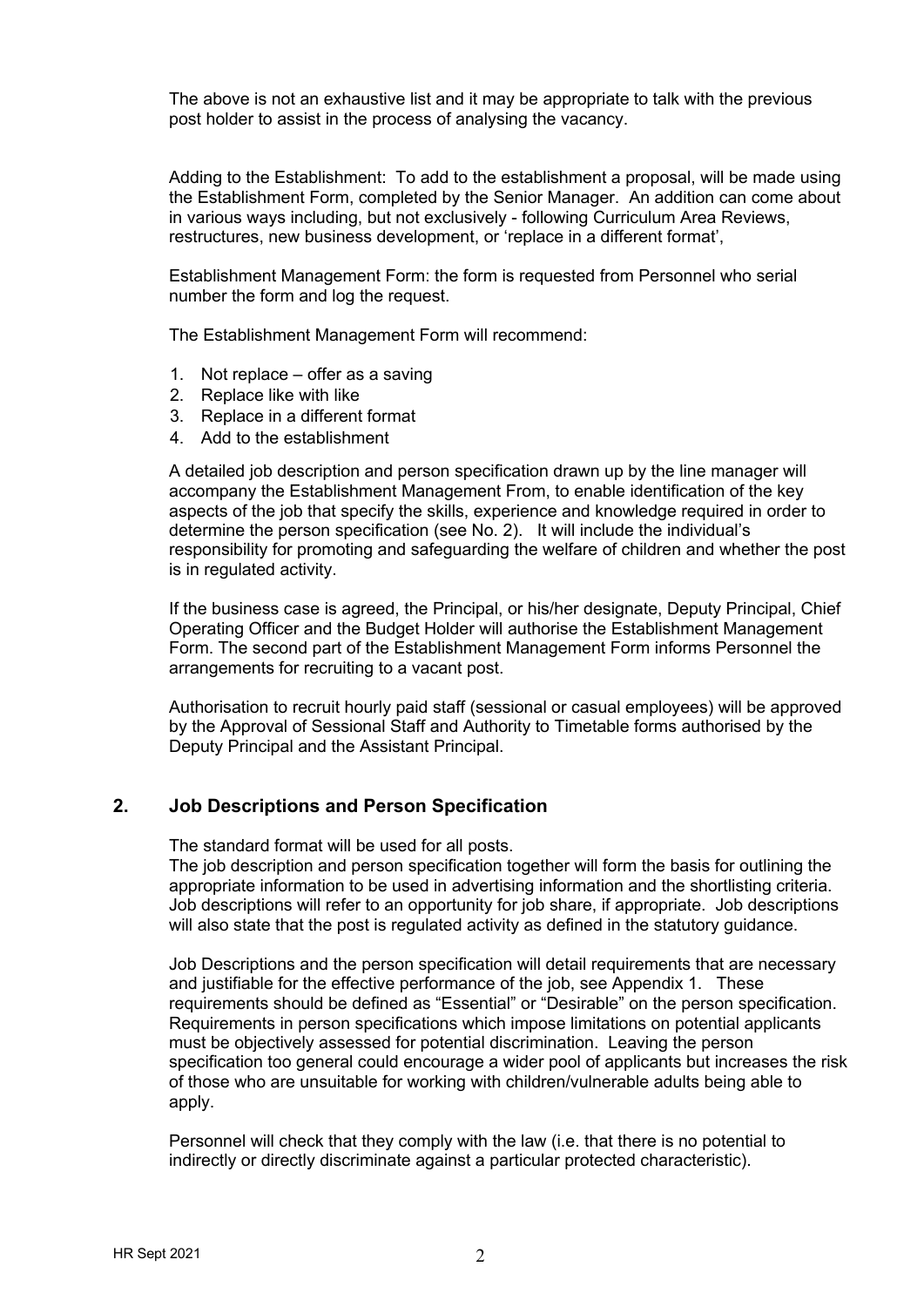# **3 Genuine Occupational Requirement**

An employer may claim a 'genuine occupational requirement' (GOR) to recruit, train, promote or transfer a person of a particular gender or racial group where the law allows, eg special care, personal services to a particular group. HR Business Partner can provide further advice

# **4. Recruitment and Promotion**

Applicants for vacancies will be given information about posts online through online advertisements, job descriptions and at interviews in order to enable them to assess their own suitability for the post.

- 4.1 Internal Vacancy: Internal vacancies will be published by an all staff email.
- 4.2 External Vacancies: External vacancies will be advertised internally as well as on the external job websites. The duplication of adverts placed on websites like Indeed will ensure that the College attracts applicants of a particular gender, sexual orientation, age or from a specific racial, cultural or religious group. Job descriptions and adverts, when possible, should also display the Leaders in Diversity, Disability Confident, Mindful Employer logos. Adverts will be designed to attract staff likely to possess appropriate qualifications, have relevant experience or the potential (e.g. Trainee Teachers, and recruiting from industry).

Personnel under the direction of the line manager of a vacancy will be responsible for co-ordinating the recruitment process.

- 4.3 All applicants will have access to the following policies, procedures and information on the College Jobs Vacancies website:
	- 1. Equality and Diversity Policy
	- 2. Policy on the Recruitment of Ex-Offenders.
	- 3. Guidance notes about applying for DBS disclosure.
	- 4. An overview of the College
	- 5. Job description and person specification.

# **5. Application Process**

Internal Vacancies: Applications will be invited by "expressions of interest" setting out on no more than two sides of A4 the reason for the application and the skills and experience related to the person specification.

External Vacancies: Applicants are directed to the College's Jobs Portal to register their application and to state which post they are applying for. Supporting documentation such as a letter of application can be attached to the registration.

The recruitment of staff will be largely through the College's Vacancies bespoke website.

The application process will not ask questions which are inconsistent with the Equality and Diversity Policy or current equality legislation and will require only information which is relevant to the post in question.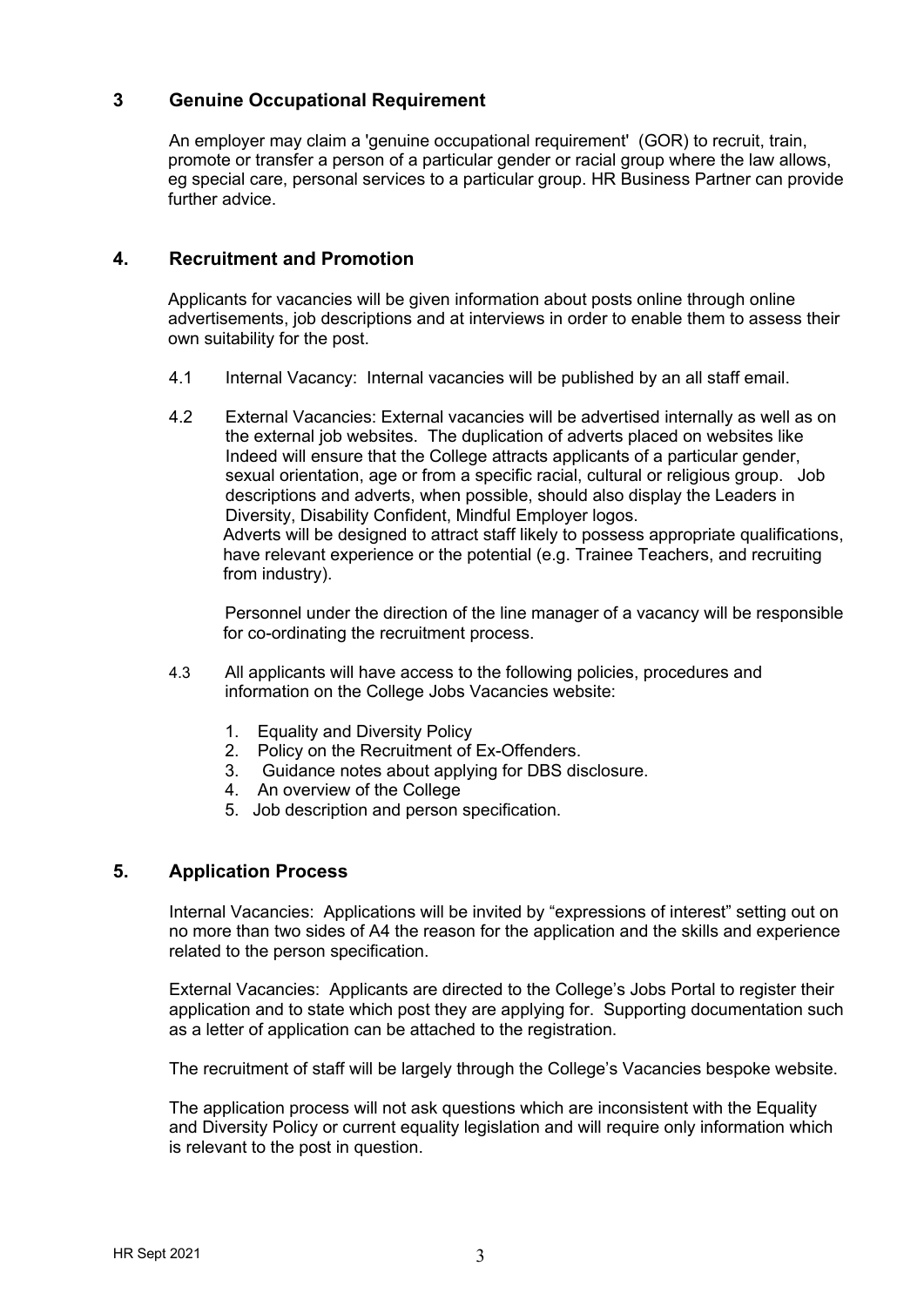Applications received from people with disabilities will be monitored throughout the process as the applicant is guaranteed consideration for an interview provided they meet the essential criteria within the person specification. The College is a "Disability Confident Employer" and applicants with a disability who are not shortlisted will have a pro-forma completed stating the reason why the applicant was not shortlisted

Applications will be available and accepted in non-written form by prior arrangement.

All successful applicants must tick the relevant box on the online registration form or sign the hard-copy form to say that the information provided is true and accurate.

Applicants will be asked if there are special requirements or reasonable adjustments needed during the interview stage (including occupational tests/mico-teach) of recruitment and selection and where possible, the College will facilitate these requirements.

# **5. Shortlisting**

Only applications received by the closing date and time (or at a later time agreed in advance by the HR Business Partner?) will be included in the short-listing procedures. Personnel will notify the short-listers when the forms are ready to view.

Shortlisting will usually involve the senior manager and/or line manager for the particular post. Shortlisting must be conducted by two separate short-listers, independently reviewing the applications. At all stages of the shortlisting process one or more short listers must have considerable depth or knowledge and experience in the particular job role being recruited for. The shortlisting criteria should be applied equally.

To clarify differences in attitudes and expectations of shortlisters, the outline procedure below is suggested as a model for handling the process:

- Stage 1 Familiarise yourself with the essential criteria for those to be placed on the shortlist by using the person specification.
- Stage 2 Using the person specification, HR will produce a blind-shortlisting grid featuring only a number assigned for each of the applicants to be assessed against the set essential and desirable criteria. Shortlisting managers should concentrate throughout on who can be included rather than who can be excluded so that process is positive, looking for strengths rather than shortcomings. Make notes on their decision. Applications will be available for shortlisting managers to view in the HR folder called 'Recruitment' on the shared drive.
- Stage 3 Shortlisters should then compare lists. If stages 1 and 2 have been done properly a degree of consensus should be quite high and probably sufficient to form a shortlist for interview. If not:
- Stage 4 Discuss those candidates preferred by some but not others in order to clarify and reduce areas of disagreement. A possible method is to classify candidates as 'strong', 'possible' and those you are unsure about The short-lister may wish to add notes to clarify their decision bearing in mind that anything they write is available through Data Protection Act requests and or could be used as evidence at an Employment Tribunal case in the future.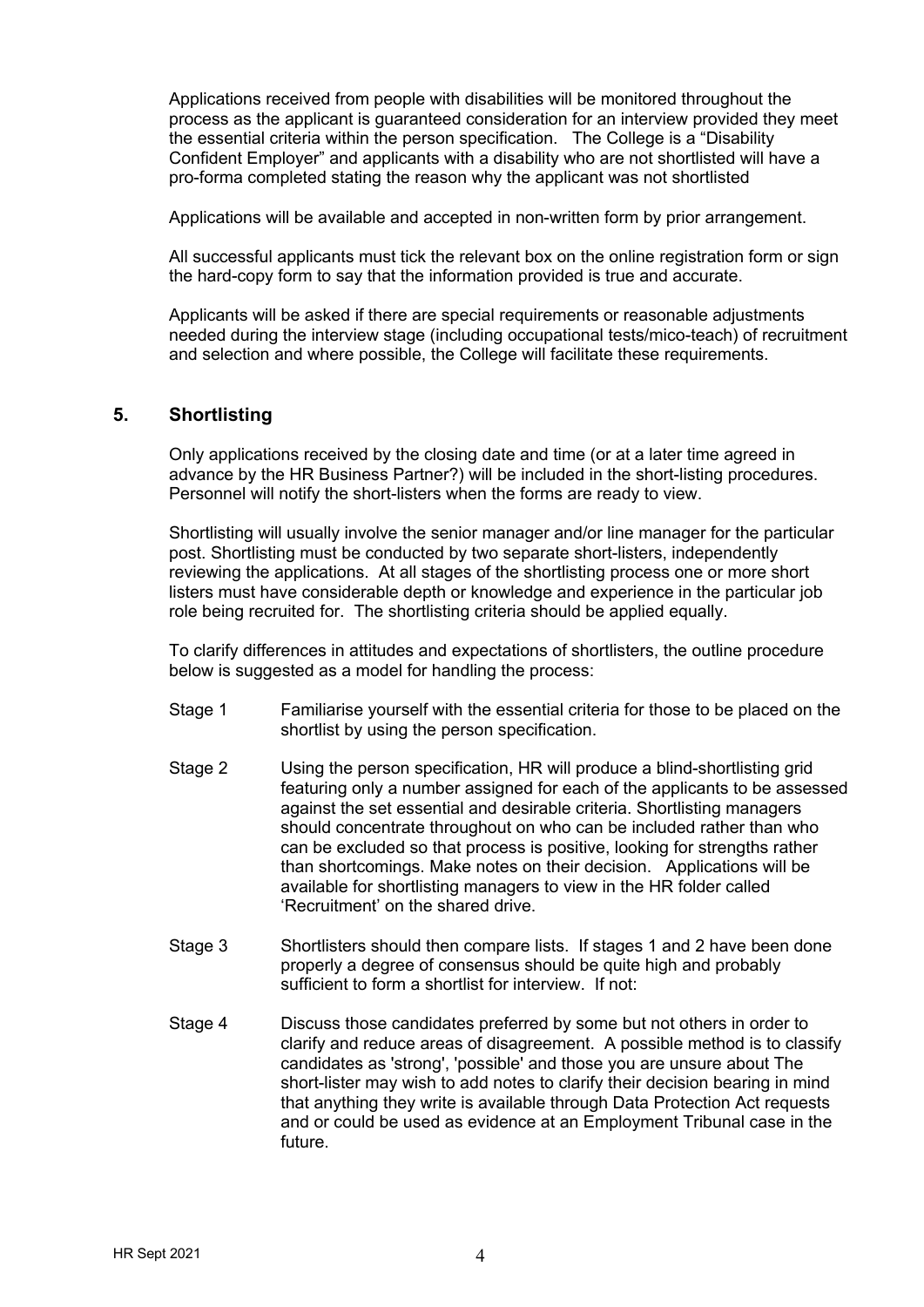- Stage 5 Shortlisting managers produce a final shortlist by discussion, guarding against including candidates as a compromise. The shortlist will require the panel to indicate those aspects of the person specification met and those not met. The grid will also require the panel to indicate the reason (using pre-coded reasons) for not short listing. The panel should be able to substantiate their reasons in case of challenge.
- Stage 6 *Safeguarding check*: Any anomalies, discrepancies or gaps in employment should be noted for consideration when interviewing. Reasons for gaps in employment, a history of repeated changes of employment, or a midcareer move from a permanent post to temporary work should be explored and verified before appointment is confirmed.

Once the final shortlist had been agreed, Personnel will be informed ready for the interview stage. A check will be made to ensure selected candidates are not disproportionate to those who applied in terms of gender, disability and ethnic balance, if the field allows.

Any internal candidate who is not shortlisted should be given feedback by one of the managers who shortlisted. [see Supporting Staff who are Under-Represented , so that staff can develop their skills, knowledge and behaviours].

# **6. Selection Criteria and Tests**

- 6.1 All candidates invited to interview are expected to complete a short basic skills assessment of their literacy and numeracy ability. When specified teaching candidates will be asked to complete and basic literacy and numeracy marking exercise of a sample of students work. Support staff and others where relevant will be asked to complete a basic literacy and numeracy exercise.
- 6.2 If a decision is made to use role specific tests, candidates will be notified in advance what form these will take. Whatever tests are used, they will be designed to relate closely to the requirements of the post. Examples of tests include: an IT test for candidates to confirm level of proficiency; in-tray exercises for administrators; setting up a science test for a science technician; for teaching posts micro-teach and management posts may include the involvement of external consultants undertaking for example, psychometric tests, occupational tests, presentation. .
- 6.3 Where tests are in the form of a micro-teach/presentation/report then the assessment will be carried out against the set criteria. These elements will be scored for comparison. In the event of a practical test it will be scored in terms of accuracy against the expected outcomes.
- 6.4 Wherever possible, students will be involved in the appointment of teaching staff.

# **7. References**

In obtaining references the College will obtain two references covering a 2-year history minimum but up to 5 years if the candidate has worked with children or vulnerable adults in that time frame. Where a candidate is not currently working with children or vulnerable adults but has done so preceding the 5 years, permission will be sought from the candidate to obtain the additional reference(s).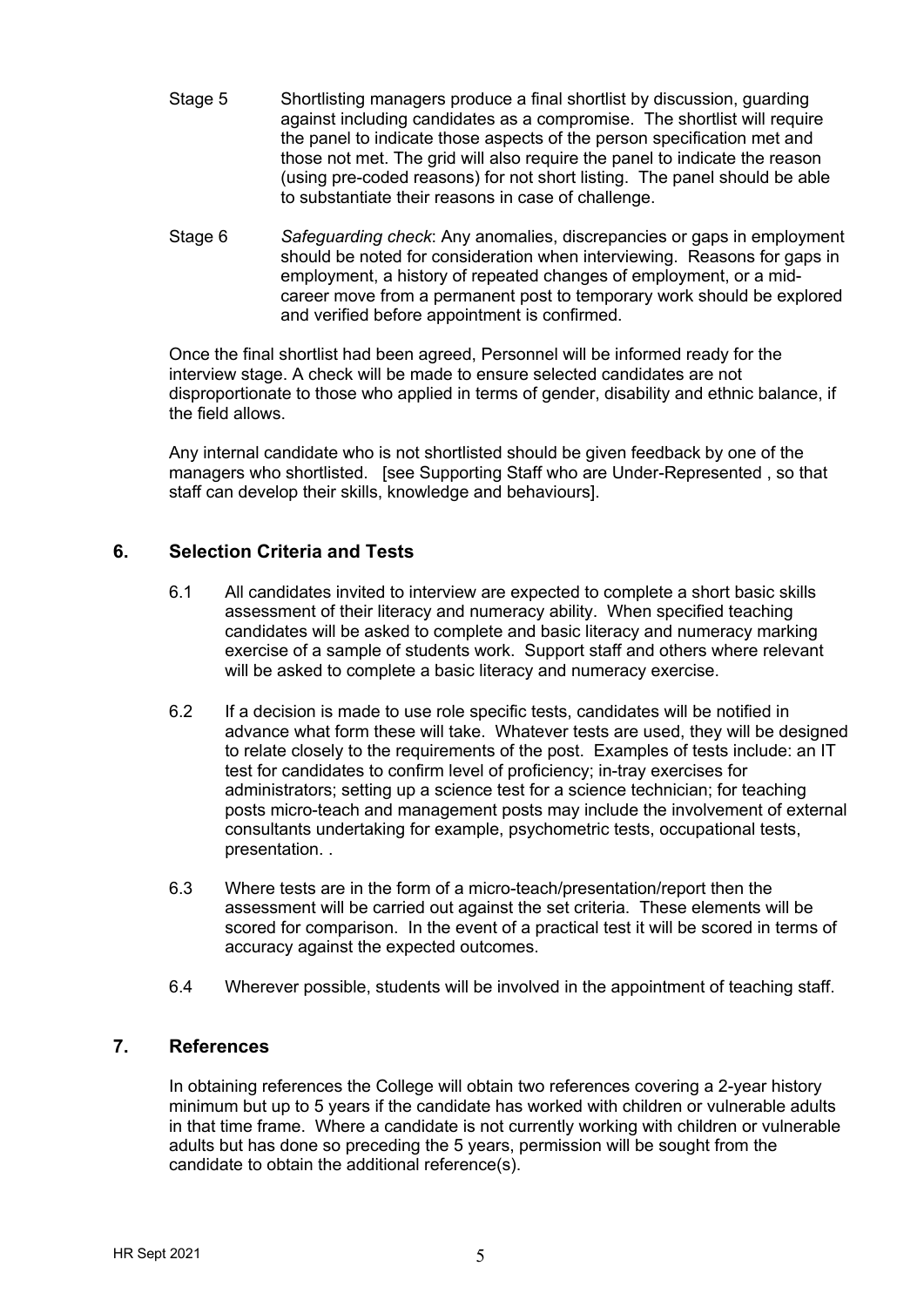Requests for references will be requested by asking for a form to be completed that seeks to confirm factual information, including safeguarding questions (see below), and will also request an opinion on suitability for a specific job. The College does not accept open references. Job descriptions and person specifications will be sent to referees as a matter of course.

References from relatives or those acting purely in the capacity as a friend will not be acceptable. In exceptional circumstances a reference from a professional body or representative will be allowed.

Referees will be asked:

Can you state whether you know of any reason why you feel they may be considered unsuitable to work with children/ vulnerable adults.

In addition, can you state whether the candidate has ever been the subject of any allegations relating to children/ vulnerable adults and if so the nature and outcome of the allegations." Have there been any disciplinary offences relating to children or vulnerable adults, including offences where any disciplinary length of time has expired. Has the applicant ever had an allegation made against them, or been under investigation? If so, please provide details, including how the issue was resolved.

A further question on ability and willingness to promote British Values will also be asked.

An offer of a job will be made conditional upon satisfactory references and employment will not begin until two references have been received. Unless waivered by the Principal.

A minimum of two written references are required before a new employee can start work, see Appendix 2.

#### **8. Interviews**

#### 8.1 **Panel**

The Panels will include a senior member of staff, a line manager and/or other managers or member of HR and a third person who could be an experienced member of the team or a trained member of staff (who is representing an "underrepresented" staff demographic). Panel members must declare interest in, or knowledge of, applicants, particularly external applicants and have their declaration assessed; in some cases, it may be that the panel member is replaced and to withdraw from the process or at the very least the decision-making process.

At least one member of each panel will have completed Safer Recruitment Training, and when possible unconscious bias training. The College asks all line managers to undertake Safer Recruitment Training every three years.

#### 8.2 **Notice to Candidates**

As much notice as possible will be given to candidates, not normally less than one week. Where a date offered is inconvenient, reasonable efforts will be made, where practicable, to interview the candidate at a time suitable for them. Requests may be made for reimbursement of reasonable expenses (i.e., public transport, mileage).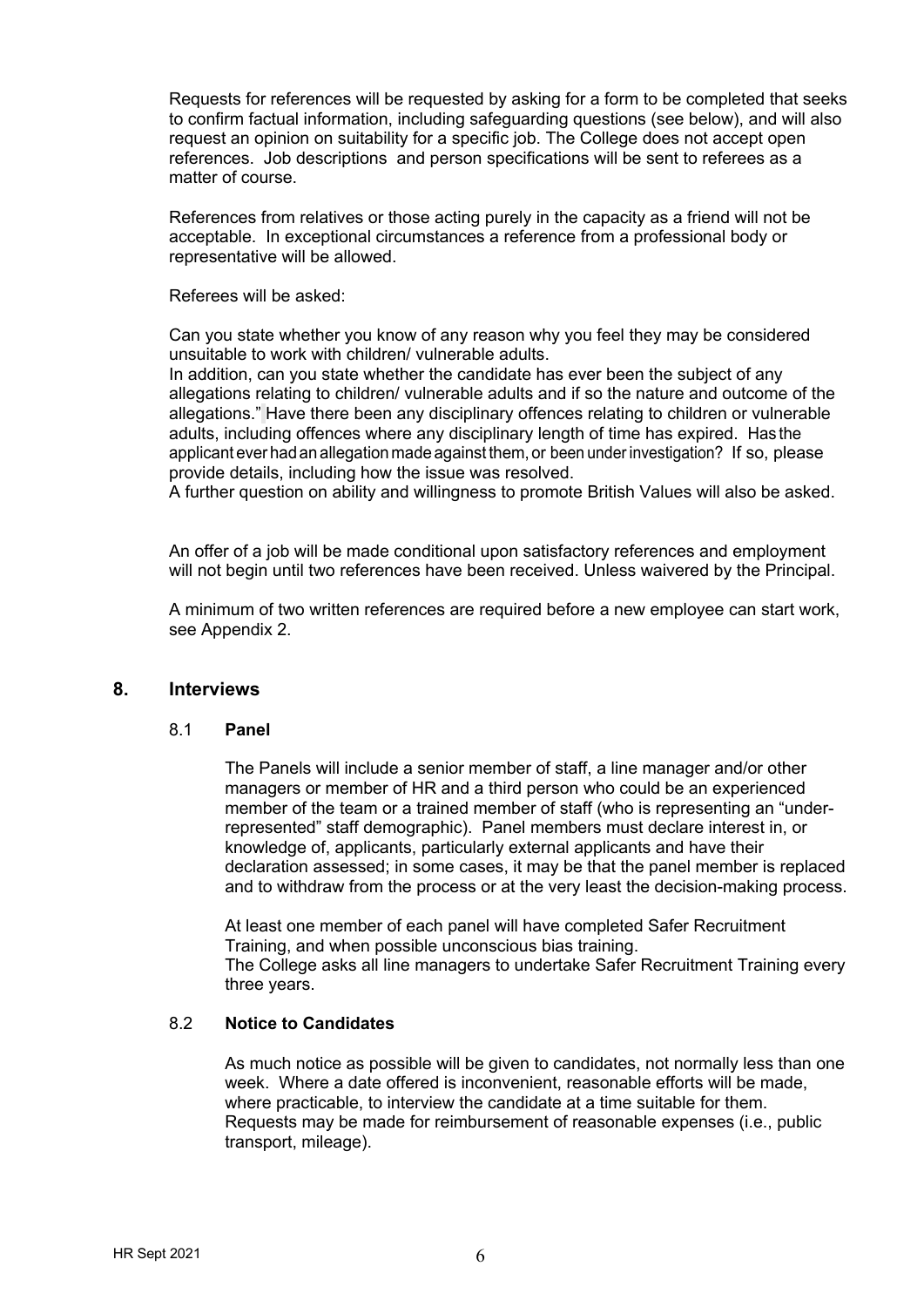Candidates will be asked to bring appropriate ID documentation and evidence of qualifications with them to the interview, if interviewed in person (and not online – when only photographic ID will be required).

On the day of the interview, candidates will receive a meet-and-greet from a member of the HR Team, introducing them to the College. Tours of the College with a team member can be arranged during waiting periods. Candidates are provided with basic refreshments and a candidate information pack detailing staff benefits, College information and samples of contracts will be available. If interviews run on for an extended period hospitality cards will be issued for candidates to purchase food and drink.

#### 8.3 **Questions**

Questions at interviews should relate to the requirements of the job. Any information necessary for HR records will be collected after an applicant has been offered the job.

Interview questions will be drawn up in advance and include no trick or threatening questions. All candidates should be asked the same questions, the only exceptions being specific areas on their application that need following up, or follow up questions for clarification or the opportunity to answer more fully. Questions should relate to the post and include questions on equality and diversity and safeguarding of children/vulnerable adults.

Questions should be asked about gaps in employment. Close attention should be given to reasons for moving job to job within relatively short periods of time (Safeguarding Children). Candidates should be asked for explanations, which may need to be explored further.

Candidates should be asked if there is anything s/he wishes to declare or discuss in the light of the requirement for DBS checks.

At the end of the interview the chair should ask if the candidate would like to add anything or ask any questions.

Advice may be sought from the HR team to ensure that the questions are relevant, open ended to solicit the required information, and free from unjustifiable bias. All panel members will be thoroughly conversant with the job description and person specification and will normally have received some training in interviewing skills.

During the interview all panel members will be required to make notes of answers to the questions. The notes made during the interview should be as objective as possible and should be such that the strengths of individual candidates can be compared and those that demonstrate the acceptable levels of experience and knowledge for that post are put forward for second interview. Assessment of candidates will be made by each panel member on the forms provided by Personnel. The assessments will be fed back to the Chair of the second panel, if a second panel is to be held, so that a final shortlist can be determined. See 9.1 below.

Notes of decisions on whether to reject candidates or put them through to further interview and appointment kept for six to eight months.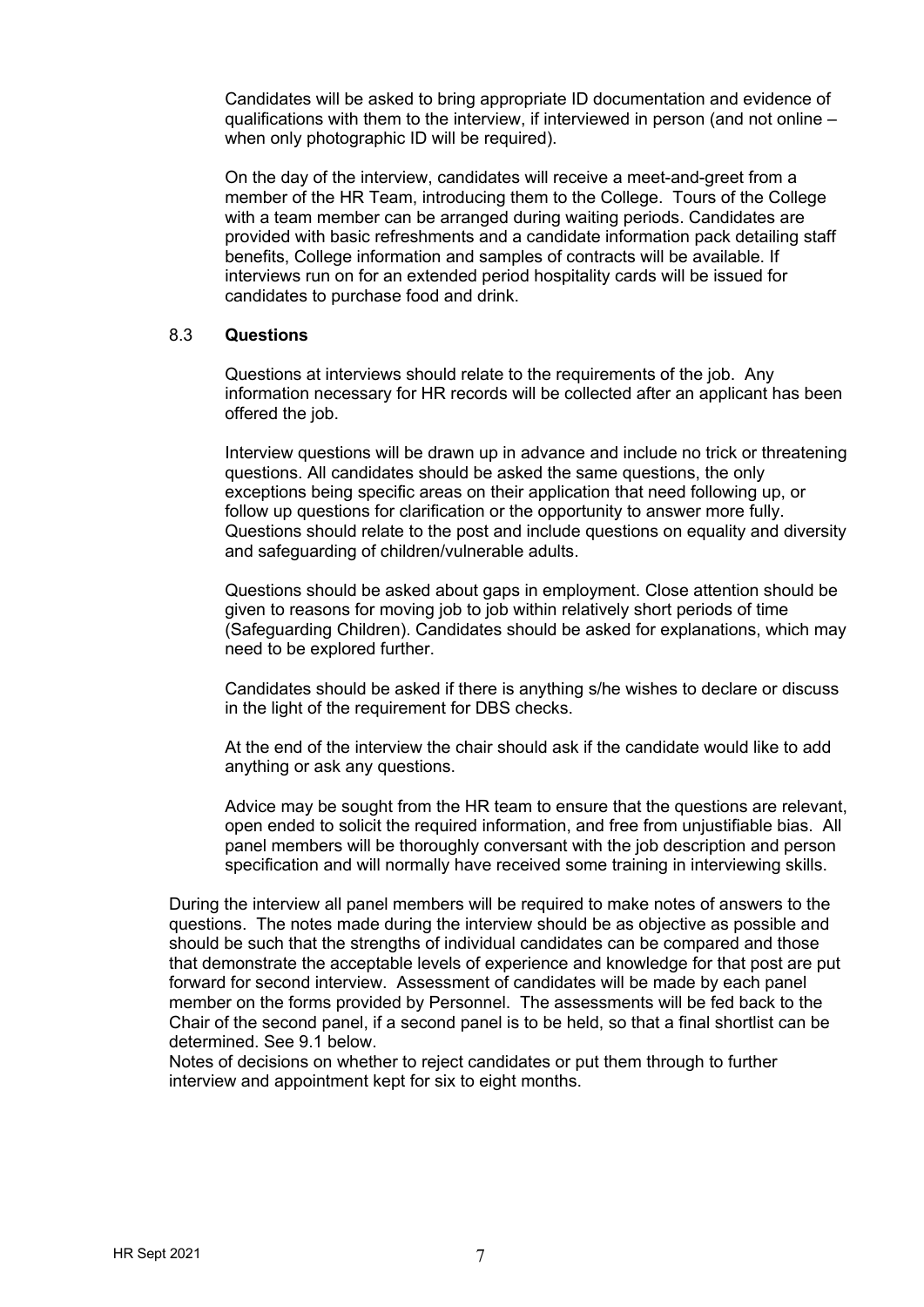#### **8.4 Processes for Interviews:**

- 8.4.1. Candidates are welcomed to the College by a member of HR are provided with information about the College, the vacancy, format for the day and interview procedure.
- 8.4.2. if a tour of the College is arranged the team member will take the candidates to the area where the vacancy exists.
- 8.4.3. Stage One: The first interview will take place with the main interviewing panel. For teaching vacancies there will usually be a requirement to make a ten-minute micro teach to a second panel which will usually include students.
- 8.4.4. Occupational tests will be included at the appropriate time during the day.
- 8.4.5. Stage Two: The panel will make a recommendation for final shortlisting to go through the second interview which will include the Principal (or his nominee) and staff who have been involved in the first stage process.

#### 8.5 **Physical Environment**

As far as is reasonably practicable, all interviews will be conducted in a room suitable for the purpose (including meeting candidates' needs should they have a disability), with informal seating and without interruptions of any kind, so as to put candidates at ease and allow them the opportunity of presenting a true picture of their qualities.

## **9. After the Interview**

9.1 The panel should discuss the candidates using their notes and assessment forms

The interview/presentation/task panels will meet with the chair of the second panel and discuss the candidates using their notes and assessment forms and decide the suitable candidate(s) to go forward for second interview.

- 9.4 All decisions will be recorded after the first and second round of interviews.
- 9.5 If there is a decision not to appoint, a member of CLT will advise Personnel.

#### **10. Unsuccessful Applicants**

In the turning down of unsuccessful applicants, the following guidelines will apply:

- 10.1 Applicants who have not been shortlisted should be notified at that stage and given feedback, (if requested) from a member of the Personnel team.
- 10.2 Unsuccessful candidates should be offered feedback from a member of the panel. If possible, this should be on the day of the interview, but in some circumstances, it may be at a later date. Feedback should be constructive and factual to assist the person in the future. Often successful candidates will need a debrief as well as the unsuccessful ones. Internal candidates should always receive feedback.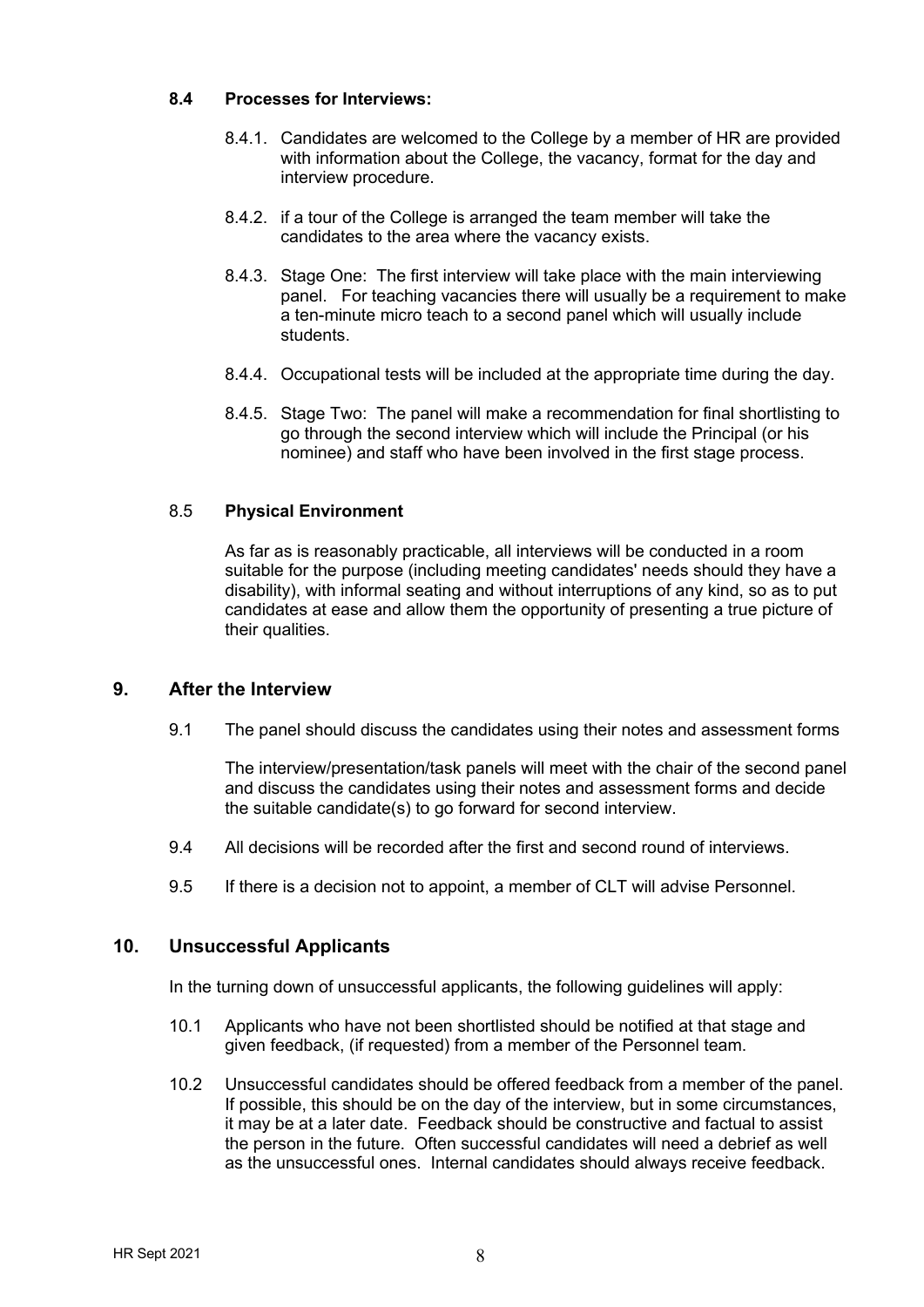10.3 Rejection notification sent to external candidates will be polite, short and to the point and offer rejected candidates the opportunity to be given verbal feedback. Internal candidates should be informed in person unless otherwise stated at interview.

## **11. Documentation**

Accurate records will be kept of interviews, test results and references. In particular, reasons for appointing or not appointing candidates should be noted and retained for 6-8 months in case a decision is challenged. Applicants and candidates have three months to apply to an Employment Tribunal for unfair discrimination, that can be extended to six months. Notes will be kept in accordance with the Data Protection Act.

# **12. Offers of Employment**

An offer of employment, subject to satisfactory pre-employment checks will be made soon after the interview and providing supporting documents and forms. Formal written offers of employment will not be made until all pre-employment checks including at least two satisfactory references, DBS/safeguarding checks (such as checking relevant barred lists/prohibition checks), medical screening have been satisfactorily completed.

Speed of reply and response will be encouraged to enable the College to approach alternative candidates who are considered employable if the preferred candidate declines the offer.

Formal written offers of employment will be accompanied be a contract of employment.

# **13. Medical Reports**

The offer letter, subject to pre-employment checks, will include the link for the online medical questionnaire, and will be assessed by the College's Occupational Health Nurse.

The Occupational Health Nurse will submit her/his assessment to the College highlighting any necessary adjustments (Ref Equality Act 2010) or further information which will need to be known in relation to their employment.

If an applicant wishes to appeal to the College against the recommendation of the Occupational Health Adviser, the applicant may seek a specialist's opinion at their own cost. This will be submitted to the College's Occupational Health Service. The decision on whether to accept the applicant rests with the College. The College is obliged to consider DfES Circular 4/99 Physical and Mental Fitness of Teachers alongside the stipulations of the Equality Act 2010.

# **14. Reasonable Adjustment**

On receipt of information from Occupational Health in relation to any disabilities or other recommended reasonable adjustment, the HR Director will recommend to the Director of Finance and Corporate Services, if the cost of any adjustment is reasonable and affordable. This may take time if costs need to be obtained before the appointment if confirmed or not. If on the other hand the HR Director recommends that that reasonable adjustment costs and implications are agreed as reasonable then the employee will meet with the HR Director, the line manager and when applicable the Health and Safety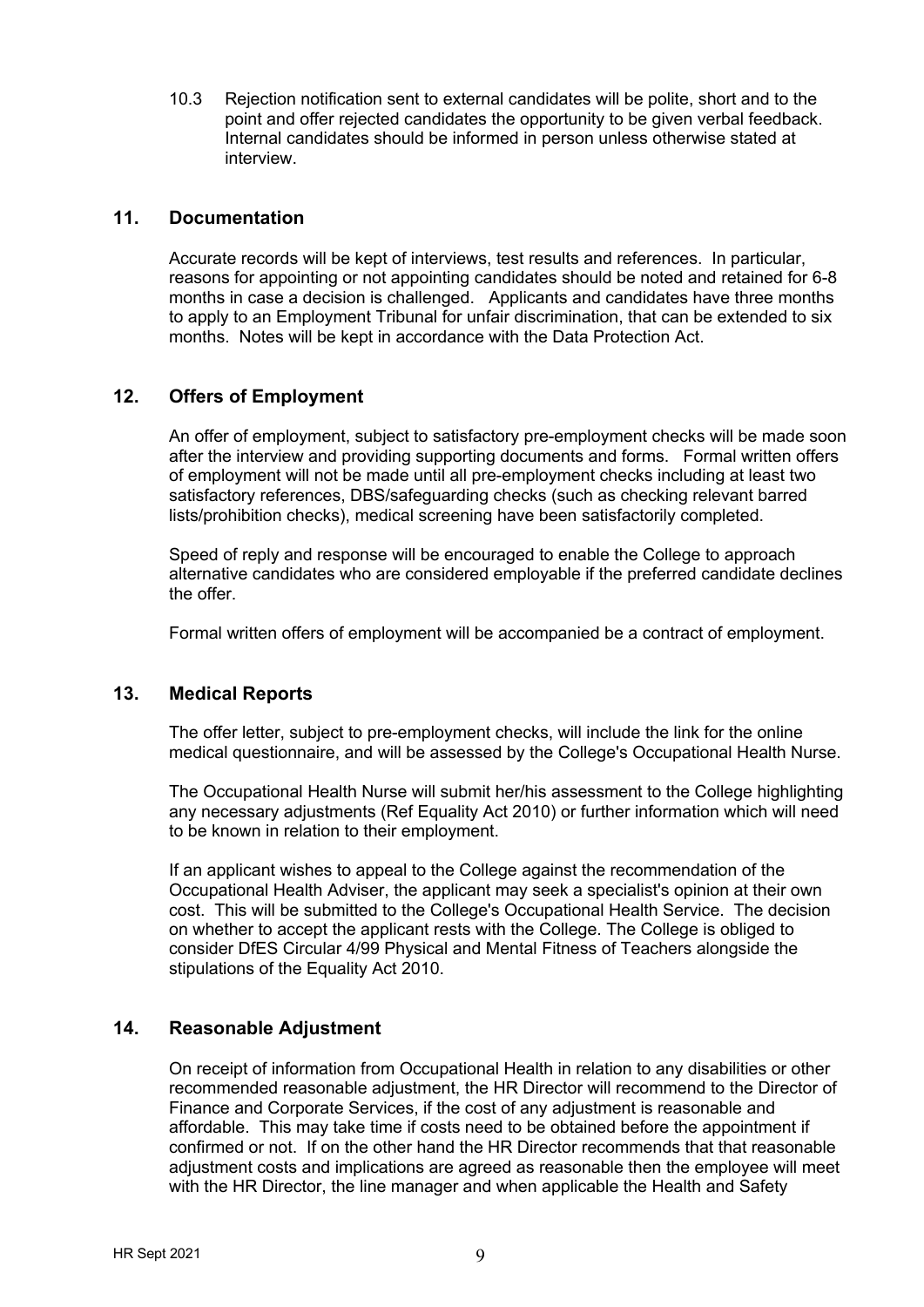Manager so that a support plan can be agreed. This will be a record of the reasonable adjustments. The support plan can then be reviewed as agreed throughout their employment.

## **15. Disclosure and Barring Service (DBS) Checks**

[See Policy Statement on the Recruitment of Ex-Offenders]

15.1 The Rehabilitation of Offenders Act 1974 enables anyone who has been convicted of a criminal offence to 'spend' their conviction after a certain period, except in special circumstances. A conviction can never be 'spent' if the person concerned applies for a job which involves access to persons under the age of 18.

The 1975 Exceptions Order to the Rehabilitation of Offenders act 1974 advised the applicant: "Because of nature of work for which you are applying, this post is "exempt" from the provisions of the Rehabilitation of Offenders Act 1974. Applicants are therefore not entitled to withhold information about convictions which for other purposes are "spent" under the provisions of the act. In the event of employment, any failure to disclose such convictions may result in dismissal. Any information given will be completely confidential and will be considered only in relation to an application for positions to which the Order applies.

The disclosure of convictions during the application process must be considered only in relation to their relevance to the job in question and does not bar recommendation for employment. If information is given in confidence, it must be treated as such by anyone involved in the selection process.

#### **Protection of Children: Disclosure of Criminal Background of those with Access to Children (See Procedure for the Carrying out of DBS checks)**

The DBS processes applications for disclosure on behalf of organisations entitled to request such information and involves checking police records and, in relevant cases, information held by the Department of Health (DH) and the Department for Education. Colleges are specified places and engage in regulated activity; therefore, an Enhanced Disclosure may be requested for staff appointed. Where staff engage directly in regulated activity a check of the DBS barred lists will also be requested. This will be determined at the "authority to advertise" stage.

- 15.2 Any offer of employment will be made subject to sight of a satisfactory disclosure and employment may not commence until this has been completed. In cases where a candidate is registered with the DBS then an update check will be carried out to ensure that the certificate is still valid.
- 15.3 If a self-disclosure or a DBS check reveals that the applicant has a criminal record which has not already been declared on the application form, the applicant should then be interviewed by the HR Director in order to establish the accuracy of the information revealed by the DBS before a final decision on appointment is made. The HR Director will complete a risk assessment and recommend to the Principal or his/her nominee whether the risk is so serious that he offer of employment should be withdrawn or if the risk is low to continue with the offer of employment. It will be for the Principal (or the nominee) to decide whether the conviction, warning, caution or reprimand is relevant and whether failing to disclose it should lead to the appointment being refused.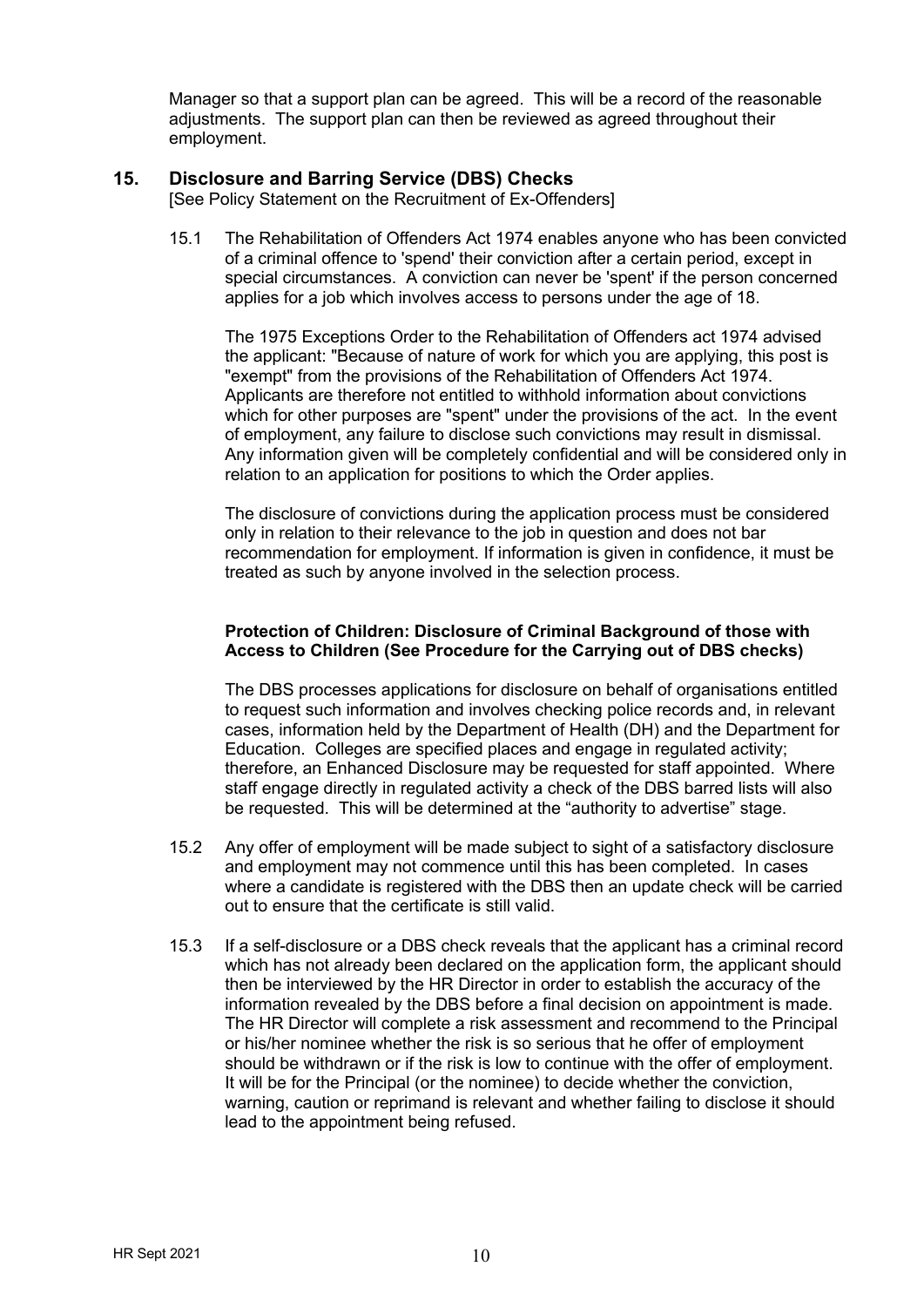- 15.4 In addition to obtaining any DBS certificate as described above, any member of staff who is appointed to carry out teaching work will require an additional check to ensure they are not prohibited from teaching.
- 15.5 Anyone moving from one role to another role in College the current DBS check should be verified to ensure the employee has the required barred checks in place.

## **16. Identity Checks**

Checks should be made that the individual about to be employed is who they say they are (Safeguarding Children), particularly checking the spelling of names in several documents (not photocopies). The Identification Checking Guidelines supplied by DBS will be used in this process. Copies of original identification documents are kept on an individual's personal file as evidence. This will be dated and signed by the verifier.

## **17. Employing Overseas Nationals**

Those currently entitled to work in the UK.

The current system will apply until 31 December 2020. Under this system, there are several broad categories through which non-EEA nationals that can enter the UK to live and work:

- Those who are free to enter, remain and work in the UK with minimal restriction on their length of stay or ability to change employment. These include all EU nationals and those from Switzerland, Norway, Iceland and Lichtenstein who have been granted indefinite leave to remain or have a Right of Abode in the UK.
- Those with greater, but still limited, restrictions on their ability to enter and work in the UK, including Commonwealth nationals with UK ancestry and dependants of British citizens.
- Those admitted to the UK with temporary permission as students or participants in short-term employment including exchange schemes, or for training or work experience.
- Those requiring full employment-based permission to work in the UK.

All overseas nationals must comply with the entry requirements of the various immigration Acts and Regulations.

The points-based system for nationals from outside the European Economic Area

The main route for migrants from outside the European Economic Area (EEA) is the government's five tier points-based system. It has been in place since 2008 to assess non-UK nationals from outside the EEA that want to come to work in the UK. The criteria are adjusted regularly, so it's essential to check the latest information (see Useful contacts).

The tiers are:

- Tier 1 Highly-skilled individuals, entrepreneurs and high net-worth individuals (not requiring a sponsor).
- Tier 2 Skilled workers with a job offer.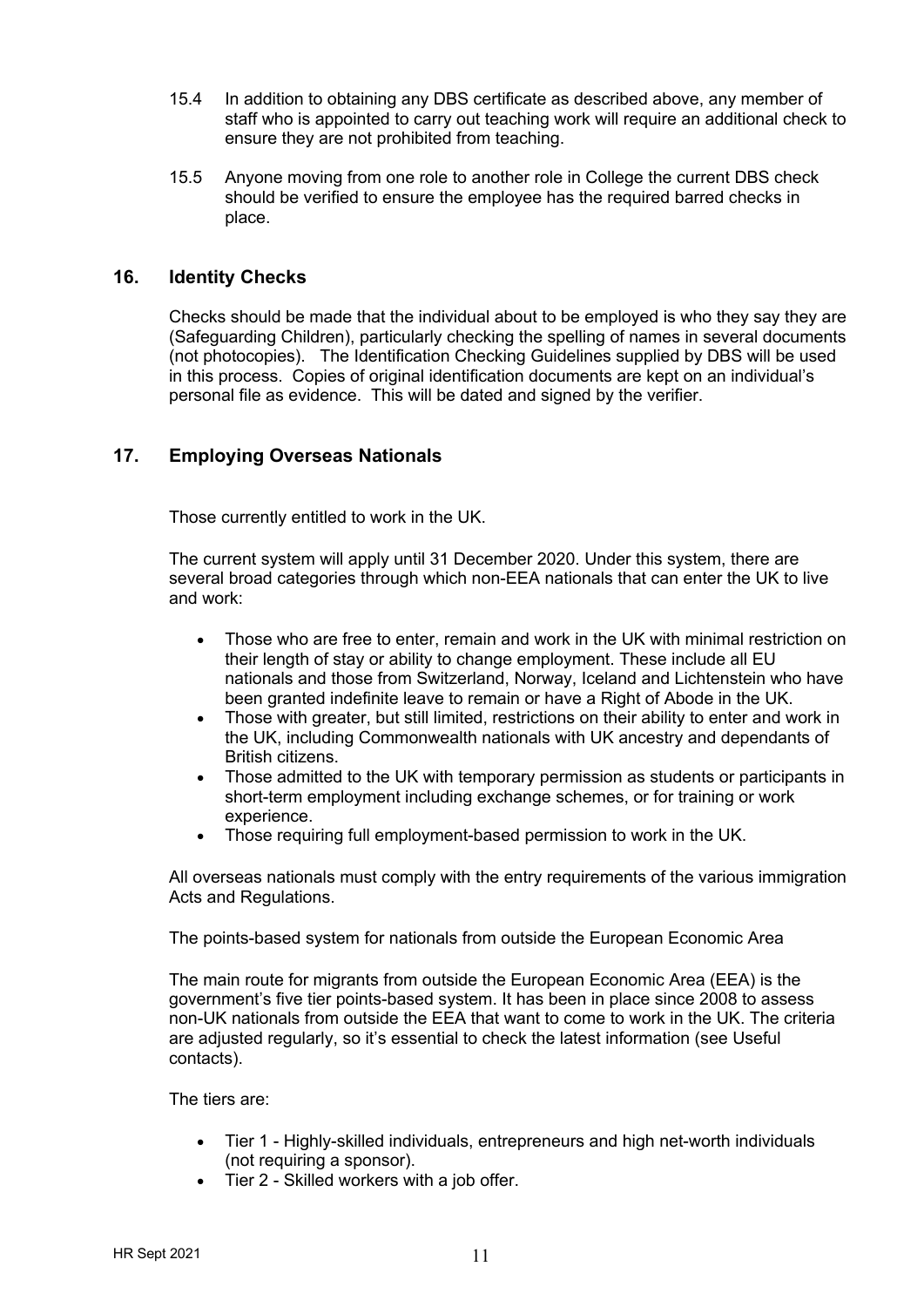- Tier 3 Low skilled workers for temporary labour shortages (although this Tier has never been used because of the strong labour supply from European countries).
- Tier 4 Students.
- Tier 5 Youth mobility and temporary workers: people allowed to work in the UK for a limited period of time to satisfy primarily non-economic objectives. The scheme is restricted to several countries and is dominated by Commonwealth countries such as Australia and New Zealand, and Japan.

Sponsorship by an employer is essential for Tiers 2 and 5. Sponsorship by an appropriately registered academic institution is essential for students with Tier 4 visas.

Under Tier 2, only employers registered with and licensed by the Home Office are permitted to issue a Certificate of Sponsorship (CoS) to a named individual, who must then apply for permission to enter the UK. The employer must have undertaken a strict verification exercise in order to issue a CoS.

Halesowen College is unable to provide sponsorship to an overseas applicant through the tier system.

Any checks made must be undertaken in a non-discriminatory manner.

#### **19. Monitoring**

Equality monitoring information will never be included as part of the application process. For all posts advertised an annual report will be part of the HR report and also submitted to the Equality and Diversity Forum with the breakdown of applications by gender, age, ethnicity, and disability together with a summary of those appointed using the above categories.

# **20. GDPR and Privacy Notice**

Information collected on the Jobs Portal will only be used for the purpose to recruit for a specific job and will not be passed to anyone outside of the process. The purpose of the processing of data is for shortlisting and recruitment processes. Applications are retained for six months from the interview date. An applicant can ask for their data to erased or retained at any time. The Jobs Portal includes a more detailed Privacy Notice. Applicants tick to state that they agree to the terms detailing the storage and processing of personal information.

If a candidate is recruited to a job their application details will be used for that purpose and a new Privacy Statement is issued with the contract of employment going forward.

| <b>Reviewed / Approved</b> | By                     | <b>Date</b> | <b>Review</b><br><b>Date</b> |
|----------------------------|------------------------|-------------|------------------------------|
| Updated by                 | <b>Rachael Charles</b> | March19     | <b>June 2023</b>             |
| Approved                   | <b>CLT</b>             | Sept 2021   |                              |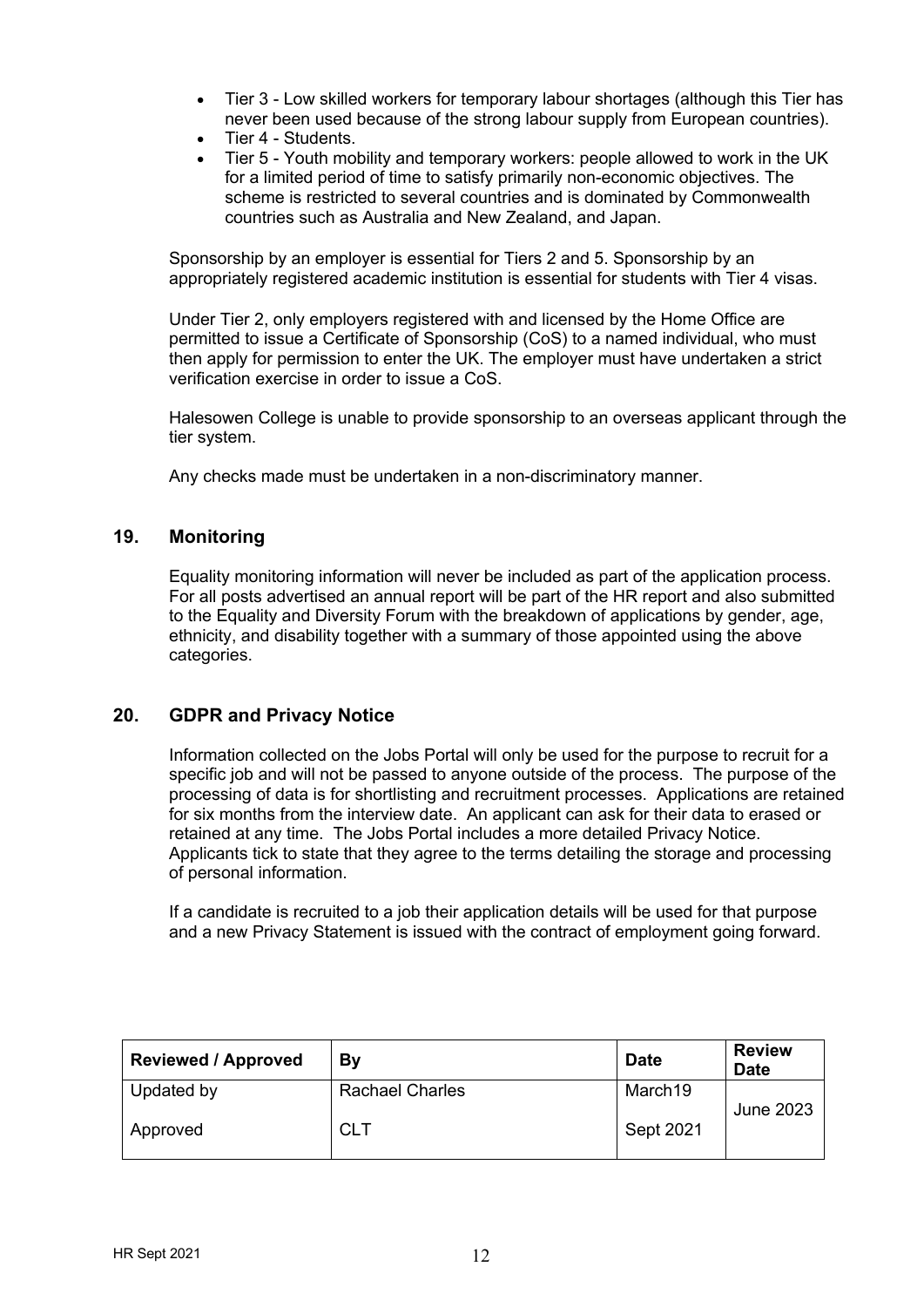Current legislation is taken into account

- § The Rehabilitation of Offenders Act 1974
- § Health and Safety at Work Act 1974
- § Employment Protection (Consolidation) Act 1978
- § The Children and Families Act 2014
- § Safeguarding Vulnerable Groups Act 2006
- § Keeping Children Safe September 18
- Protection of Freedoms Act 2012
- The Protection from Harassment Act 1997
- The Employment Rights Act 1996
- **•** The Equality Act 2010.
- General Data Protection Regulation 2018
- § The Further Education (Providers of Education) (England) Regulations 2006
- Immigration Act 2016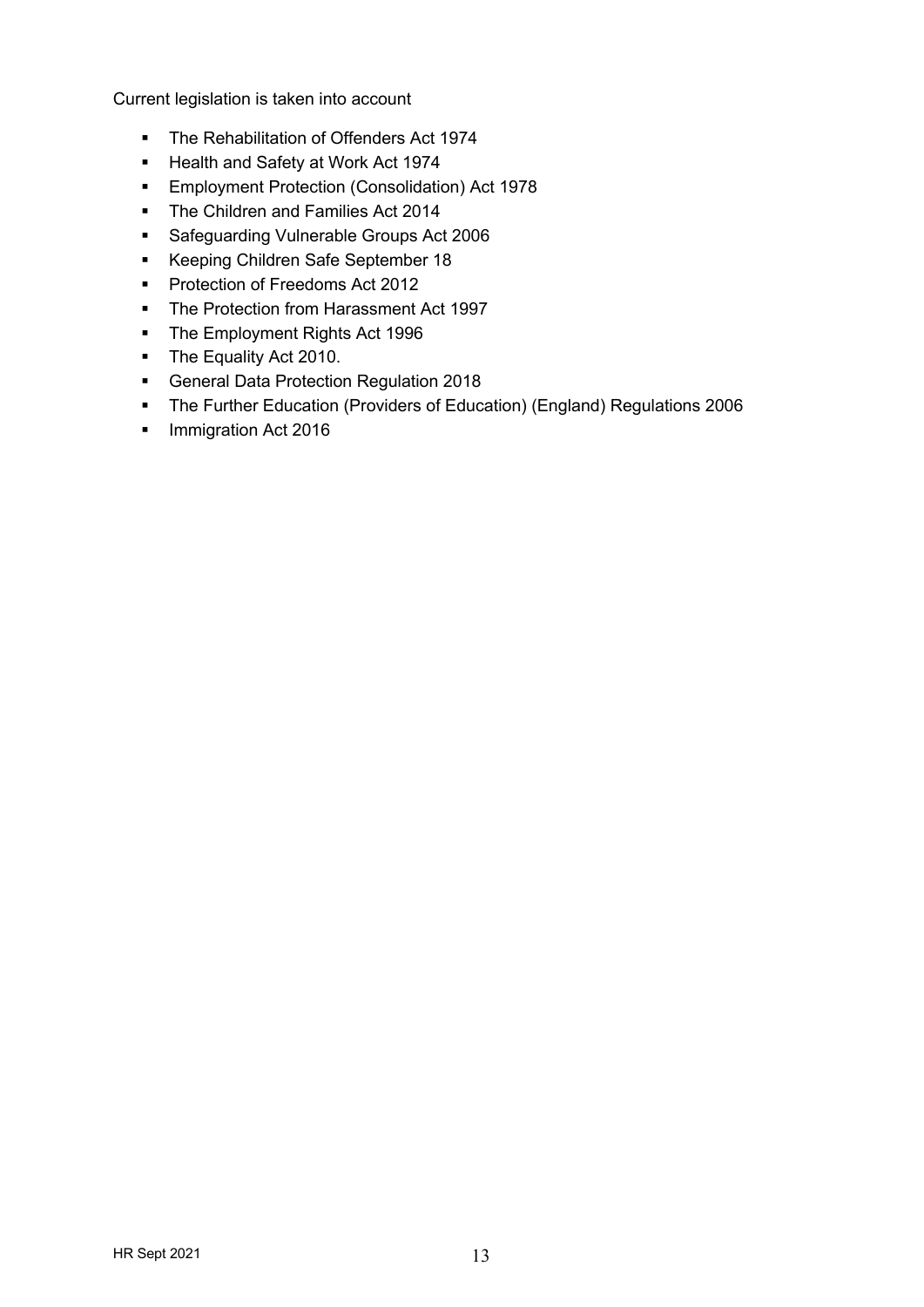The notes below can be used when determine the person specification, look at the requirements of the job and analyse the following:

## **1. Experience (relevant work and other experience)**

- 1.1 Does the job really require experience? If so what experience is essential?
- 1.2 Consider how experience can be gained, eg experience of managing a budget can be gained through voluntary work or from managing a household budget.
- 1.3. Remember that quality of experience may be more relevant than the quantity of experience. Reference to a number of years' experience should be avoided unless it can be objectively justified.
- 1.4. Remember that people who have been discriminated against may not have had the opportunity to gain the experience but may well have the required skills and ability. Therefore, bear this in mind when writing your criteria and be careful not to ask for unnecessary experience.

#### **2. Skills and Abilities (written communication skills, dealing with the public, etc)**

- 2.1 The criteria should include a statement about equal opportunities, eg must be able to recognise discrimination and be able to demonstrate an awareness of an Equality and Diversity Policy.
- 2.2 Remember that skills are transferable, eg if the job description requires the candidate to write reports any candidate who can demonstrate good written communication skills can be trained to write reports.
- 2.3 As with experience, when considering the skills required to do the job think of the level required for the job at the level it is to be advertised.
- 2.4 Qualifications gained are not necessarily an indication of skills and ability for a specific job.
- 2.5 It would be Age Discrimination to ask that an applicant have so many years experience.
- 2.5 Remember that very few skills and abilities are dependent on strength or stamina

#### **3. Training**

3.1 This refers to the candidate's ability and willingness to undergo training rather than to previous training.

#### **4. Education/Qualifications**

4.1 Do not ask for qualifications which are not essential to the job. Consider carefully exactly what qualifications are essential to perform well in the job or are essential for the job (eg professional qualifications). Qualification requirements can be a discriminatory barrier – consider linking to or the equivalence of experience (2.1.4)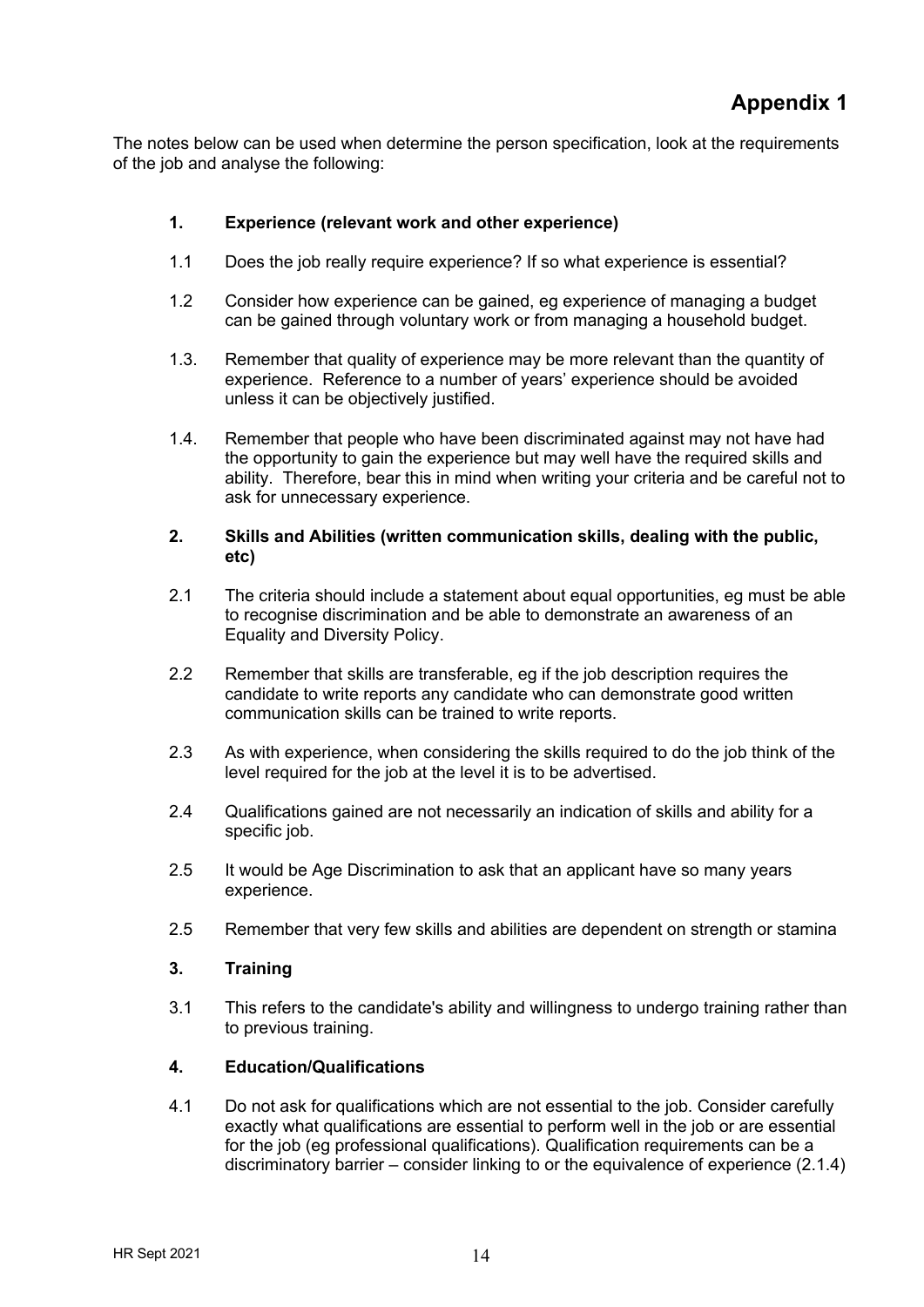- 4.2 **Where qualifications are a necessity, acceptance of and** full regard must be paid to overseas qualifications
- 4.3 Do not look to previous qualification as a way of avoiding training.

# **5. Other**

5.1 Specified special working requirements, eg availability for hours of work evening work, clean driving licence. Include if they are really necessary. Consideration of the size of the team where the post is held should be considered as to the flexibility that could be applied to the working conditions (i.e. accommodating people with disabilities that could be made).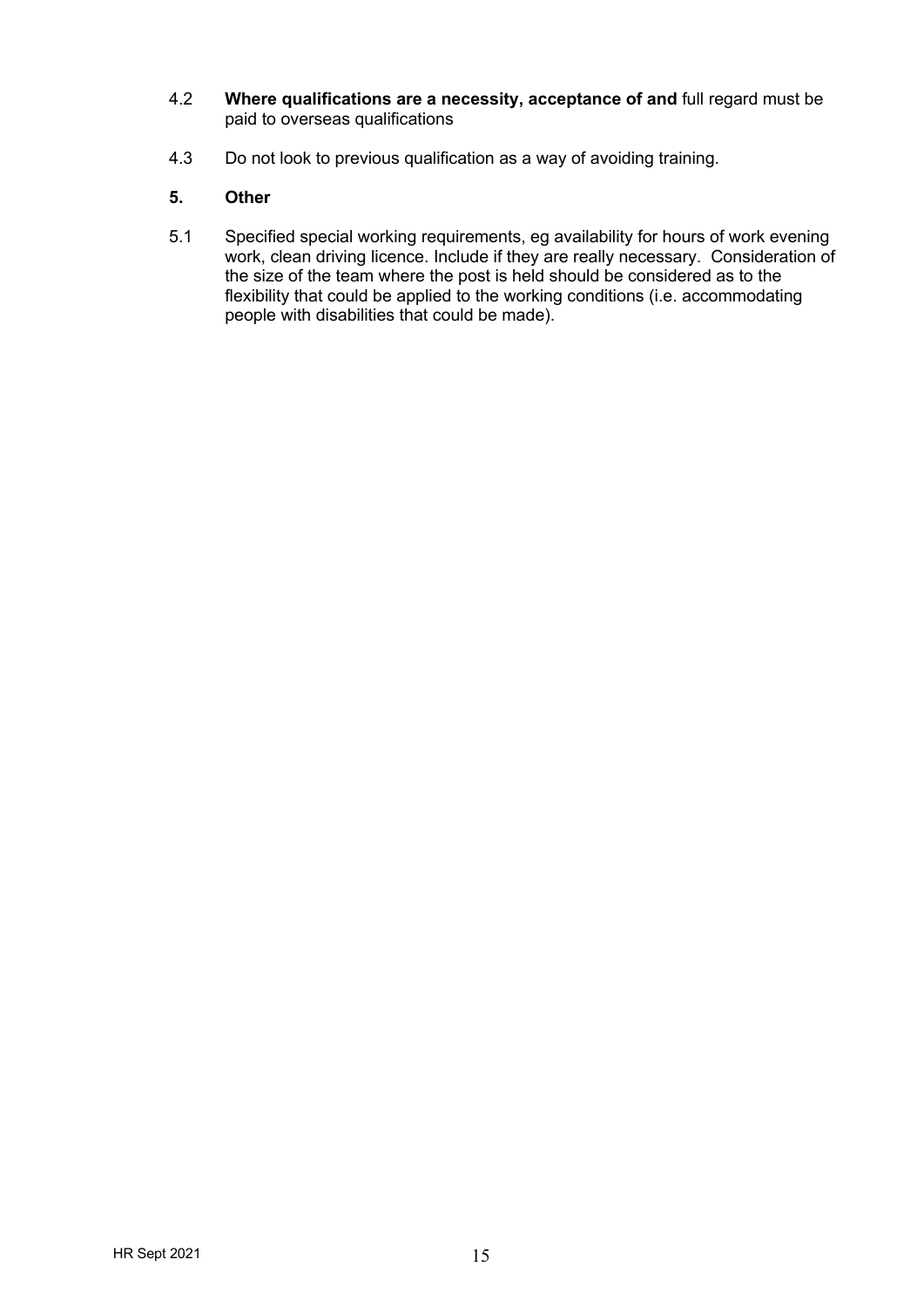# **Recruitment and Selection Policy - Safer Recruitment**

## **Introduction**

The following processes have been written in line with Keeping Children Safe in Education 2021 which the College must have regard to promoting the welfare and safeguarding of children. Where it says '**must**' it is a legal requirement for the College, and when it says '**will**' this is following good practice. The same processes also apply to vulnerable adults (Vulnerable Groups Act 2006).

This document covers:

- i. the recruitment and selection process;
- ii. pre-appointment and vetting checks, regulated activity and recording of information;
- iii. other checks that may be necessary for staff, volunteers and others, including the responsibilities on colleges for children in other settings; and
- iv. how to ensure the ongoing safeguarding of children and the legal reporting duties on employers.

#### **Recruitment and selection process**

Keeping children and vulnerable adults safe is part of the culture of the College, it is important that the College has robust recruitment procedures that deter and prevent people who are unsuitable to work with children and vulnerable adults from applying for or securing employment, or volunteering opportunities.

#### **Recruitment Advertisements**

The College will include in the Person Specification for jobs that are advertised the following:

- the skills, abilities, experience, attitude, and behaviours required for the post; and
- the safeguarding requirements, i.e. to what extent will the role involve contact with children/vulnerable adults and will they be engaging in regulated activity relevant to children/vulnerable adults.

The advert will include:

- the College's commitment to safeguarding and promoting the welfare of children and will make it clear that safeguarding checks will be undertaken;
- the safeguarding responsibilities of the post as per the job description and personal specification; and
- that the post is exempt from the Rehabilitation of Offenders Act 1974 and the amendments to the Exceptions Order 1975, 2013 and 2020. [Which means that when applying for certain jobs and activities certain spent convictions and cautions are 'protected', so they do not need to be disclosed to employers, and if they are disclosed, employers cannot take them into account. Further information about filtering offences can be found in the DBS filtering guide]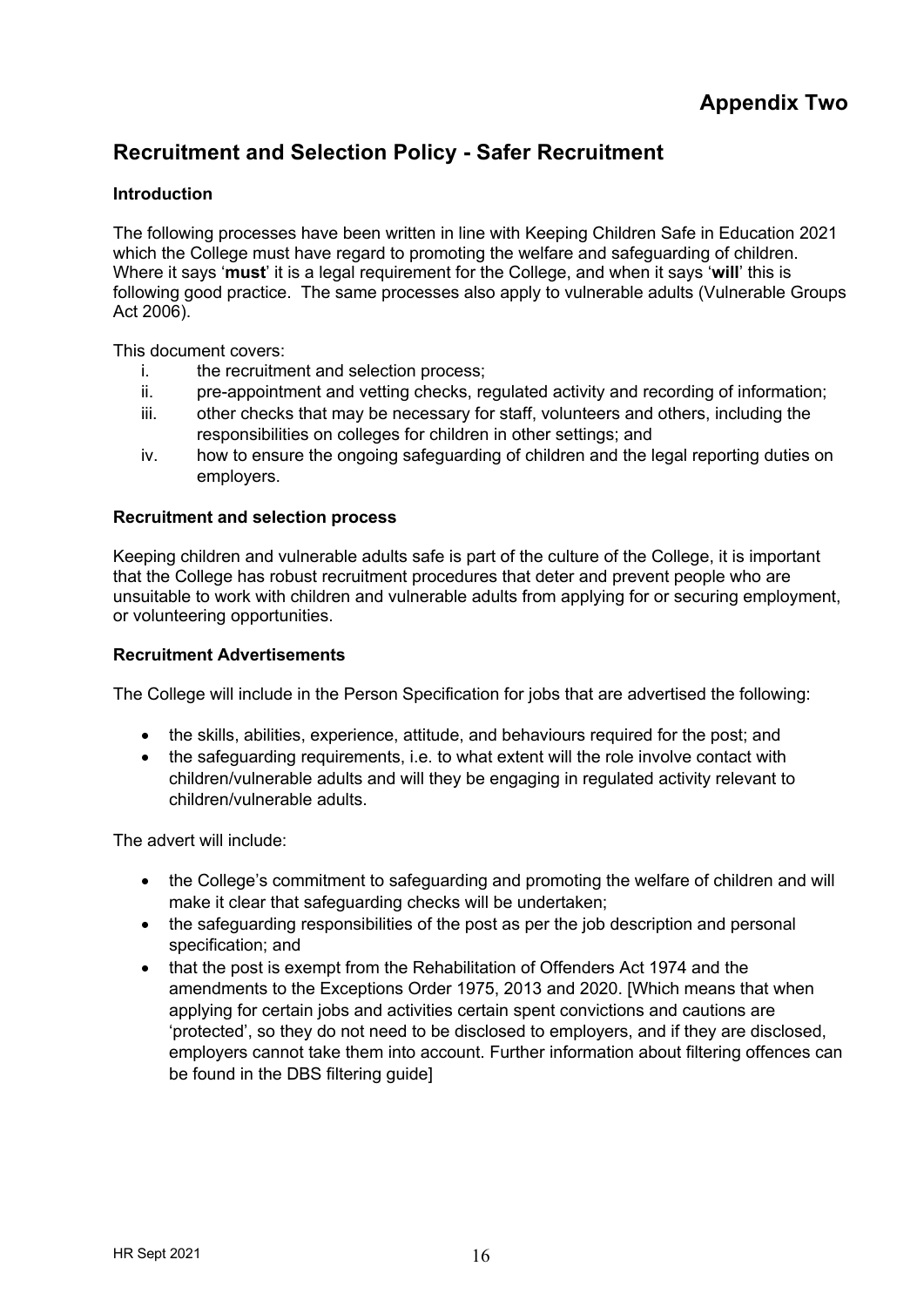# **Application forms**

The information provided to applicants will include a statement "that it is an offence to apply for the role if the applicant is barred from engaging in regulated activity relevant to children".

The College will also provide a copy of the Safeguarding Policy and the policy for the Recruitment of Ex-Offenders as part of the application pack on its website.

The College will require applicants to provide:

- personal details, current and former names, current address and national insurance number;
- details of their present (or last) employment and reason for leaving;
- full employment history, (since leaving school, including education, employment and voluntary work) including reasons for any gaps in employment;
- qualifications, the awarding body and date of award;
- details of referees/references (see below for further information); and
- a statement of the personal qualities and experience that the applicant believes are relevant to their suitability for the post advertised and how they meet the person specification.

The College will not accept copies of curriculum vitae in place of an application form.

## **Shortlisting**

Shortlisted candidates who are invited to interview will be asked to complete a self-declaration of their criminal record or information that would make them unsuitable to work with children. Selfdeclaration is subject to Ministry of Justice guidance on the disclosure of criminal records, further information can be found on GOV.UK

For example:

- if they have a criminal history;
- whether they are included on the barred list;
- whether they are prohibited from teaching:
- whether they are prohibited from taking part in the management of an independent school;
- information about any criminal offences committed in any country in line with the law as applicable in England and Wales, not the law in their country of origin or where they were convicted;
- if they are known to the police and children's social care;
- have they been disqualified from providing childcare; and,
- any relevant overseas information.

This information will only be requested from applicants who have been shortlisted. (The information will not be requested in the application form to decide who should be shortlisted.)

Applicants will therefore be asked to sign a declaration confirming the information they have provided is true.

Where there is an electronic signature, the shortlisted candidate will physically sign a hard copy of the application at point of interview. [The purpose of a self-declaration is so that candidates will have the opportunity to share relevant information and allow this to be discussed and considered at interview before the DBS certificate is received.]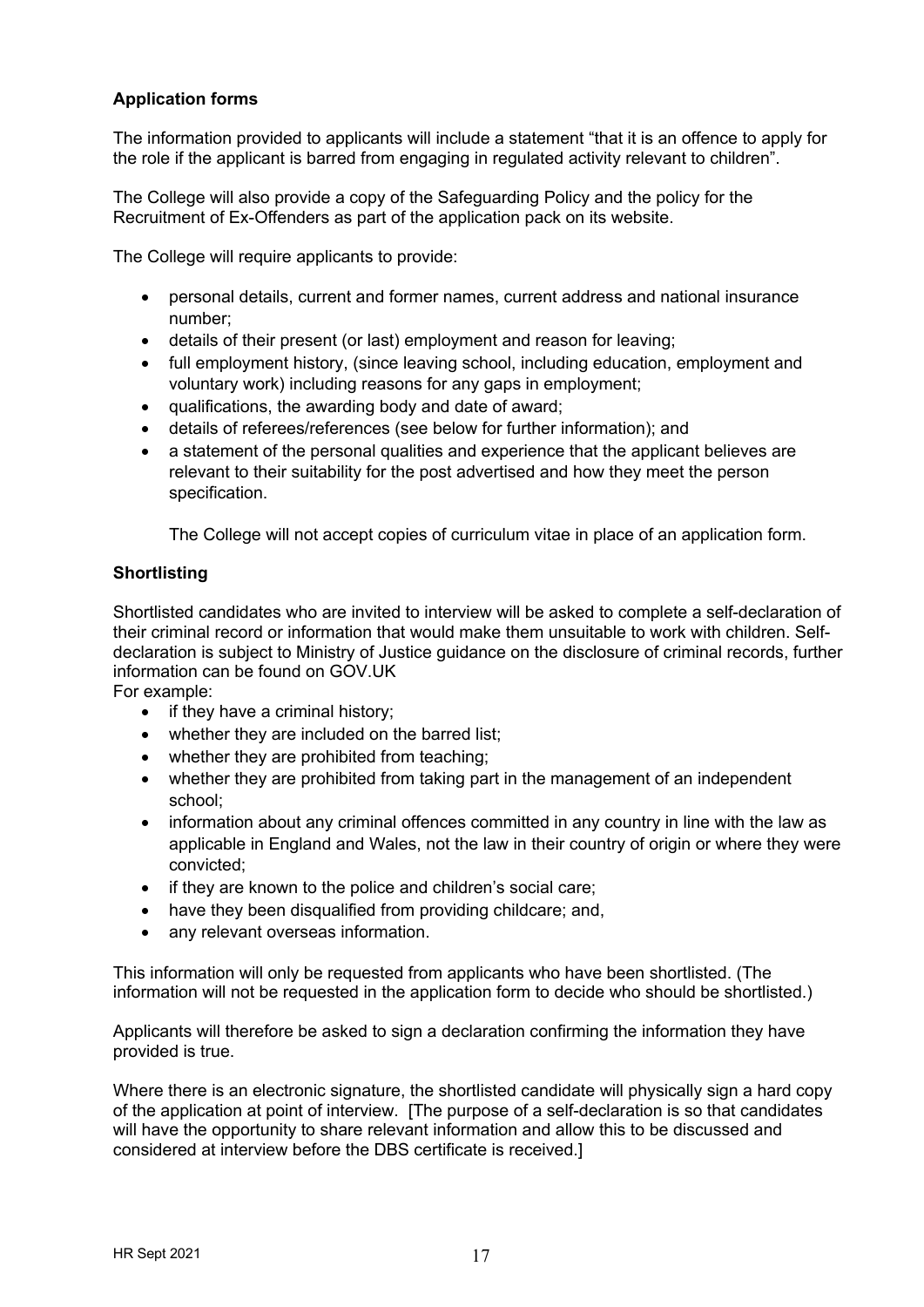The College will:

- ensure that at least two people carry out the shortlisting exercise;
- consider any inconsistencies and look for gaps in employment and reasons given for them; and,
- explore all potential concerns.

## **Employment history and references**

The purpose of seeking references is to allow the College to obtain factual information to support appointment decisions.

The offer of employment is subject to receipt of satisfactory references, and therefore contracts of employment will be issued when pre-employment checks, including references, have been completed.

The College does not accept open references nor does it rely on applicants to obtain their reference.

The College will ensure any references are from the candidate's current employer and have been completed by a senior person with appropriate authority (if the referee is school or college based, the reference should be confirmed by the headteacher/principal as accurate in respect to disciplinary investigations)

The College will

- obtain verification of the individual's most recent relevant period of employment where the applicant is not currently employed;
- secure a reference from the relevant employer from the last time the applicant worked with children (if not currently working with children), if the applicant has never worked with children, then ensure a reference from their current employer;
- always verify any information with the person who provided the reference;
- ensure electronic references originate from a legitimate source;
- contact referees to clarify content where information is vague or insufficient information is provided;
- compare the information on the application form with that in the reference and take up any discrepancies with the candidate;
- establish the reason for the candidate leaving their current or most recent post; and,
- ensure any concerns are resolved satisfactorily before appointment is confirmed.

When asked to provide references the College will ensure the information confirms whether they are satisfied with the applicant's suitability to work with children and provide the facts (not opinions) of any substantiated safeguarding allegations but should not include information about allegations which are unsubstantiated, unfounded, false, or malicious.

The College will use a range of selection techniques to identify the most suitable person for the post. Those interviewing should agree structured questions. These will include:

- finding out what attracted the candidate to the post being applied for and their motivation for working with children;
- exploring their skills and asking for examples of experience of working with children which are relevant to the role; and
- probing any gaps in employment or where the candidate has changed employment or location frequently, asking about the reasons for this.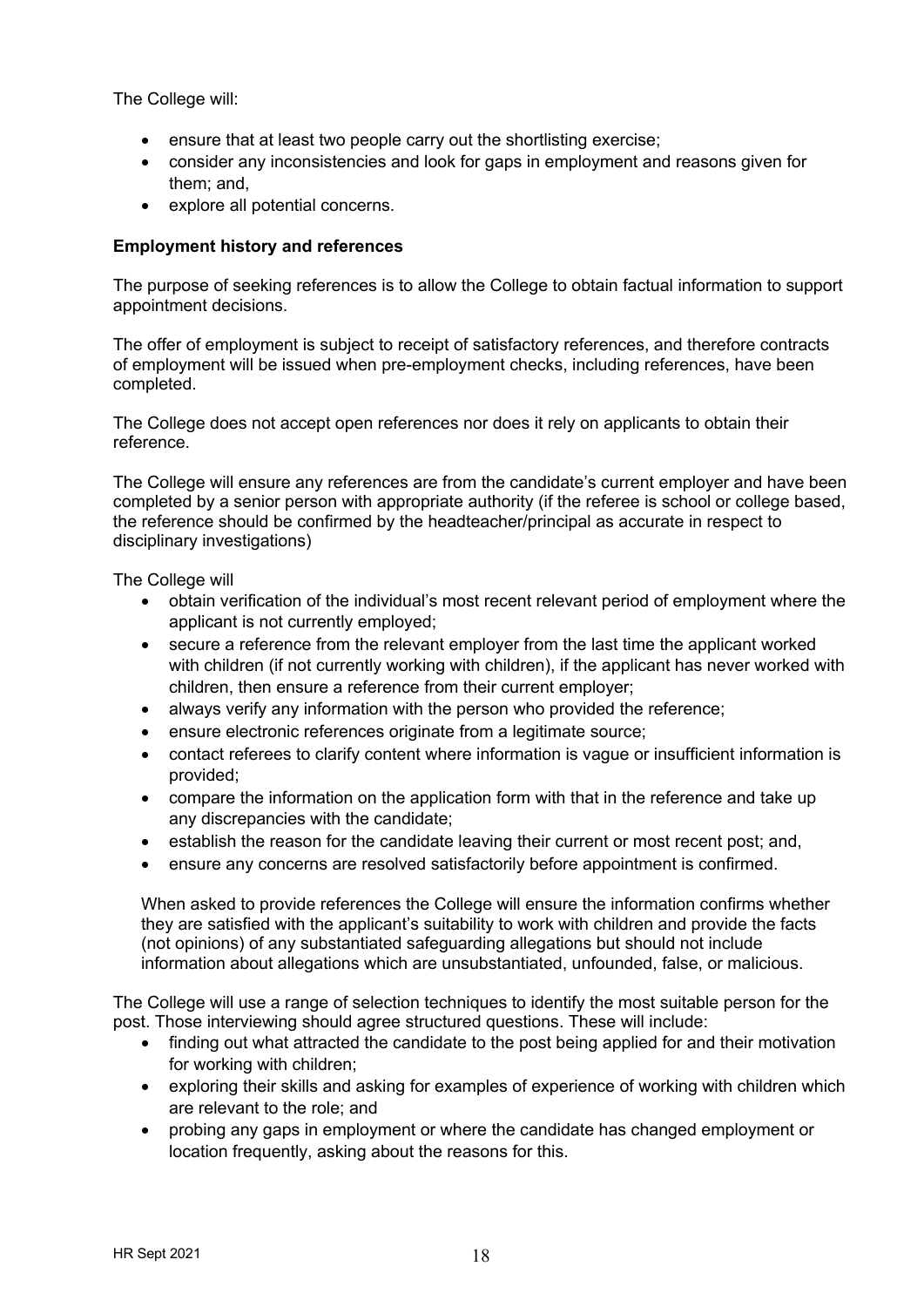- The interviews should be used to explore potential areas of concern to determine the applicant's suitability to work with children. Areas that may be concerning and lead to further probing include:
	- o implication that adults and children are equal;
	- o lack of recognition and/or understanding of the vulnerability of children;
	- o inappropriate idealisation of children;
	- o inadequate understanding of appropriate boundaries between adults and children; and, indicators of negative safeguarding behaviours.

Any information about past disciplinary action or allegations will be considered in the circumstances of the individual case.

When students are involved in the recruitment process this will be undertaken in a meaningful way and all information considered in decision making should be clearly recorded along with decisions made.

#### **Pre-appointment vetting checks, regulated activity and recording information**

This section provides the legal requirements that must carry out when appointing individuals to engage in regulated activity. It covers the importance of ensuring the correct pre-appointment checks are carried out. These checks will help identify whether a person may be unsuitable to work with children (and in some cases is legally prohibited from working with children and/or working as a teacher). This will be the part of a wider safeguarding regime which will continue following an individual's appointment.

All offers of appointment will be conditional until satisfactory completion of the mandatory preemployment checks. The College **must**:

- verify a candidate's identity, it is important to be sure that the person is who they claim to be, this includes being aware of the potential for individuals changing their name. Best practice is checking the name on their birth certificate, where this is available. Further identification checking guidelines can be found on the GOV.UK website.
- obtain (via the applicant) an enhanced DBS check (including children's barred list information, for those who will be engaging in regulated activity with children and adults barred list).
	- o When using the DBS update service the College still needs to obtain the original physical certificate
	- $\circ$  obtain a separate children's barred list check if an individual will start work in regulated activity with children or vulnerable adults before the DBS certificate is available;
	- $\circ$  verify the candidate's mental and physical fitness to carry out their work responsibilities.
	- $\circ$  A job applicant can be asked relevant questions about disability and health in order to establish whether they have the physical and mental capacity for the specific role;
	- o verify the person's right to work in the UK, including EU nationals. If there is uncertainty about whether an individual needs permission to work in the UK, then the College will follow advice on the GOV.UK website;
	- $\circ$  if the person has lived or worked outside the UK, make any further checks the College consider appropriate (Certificate of Good Conduct); and,
	- o will verify professional qualifications, as appropriate.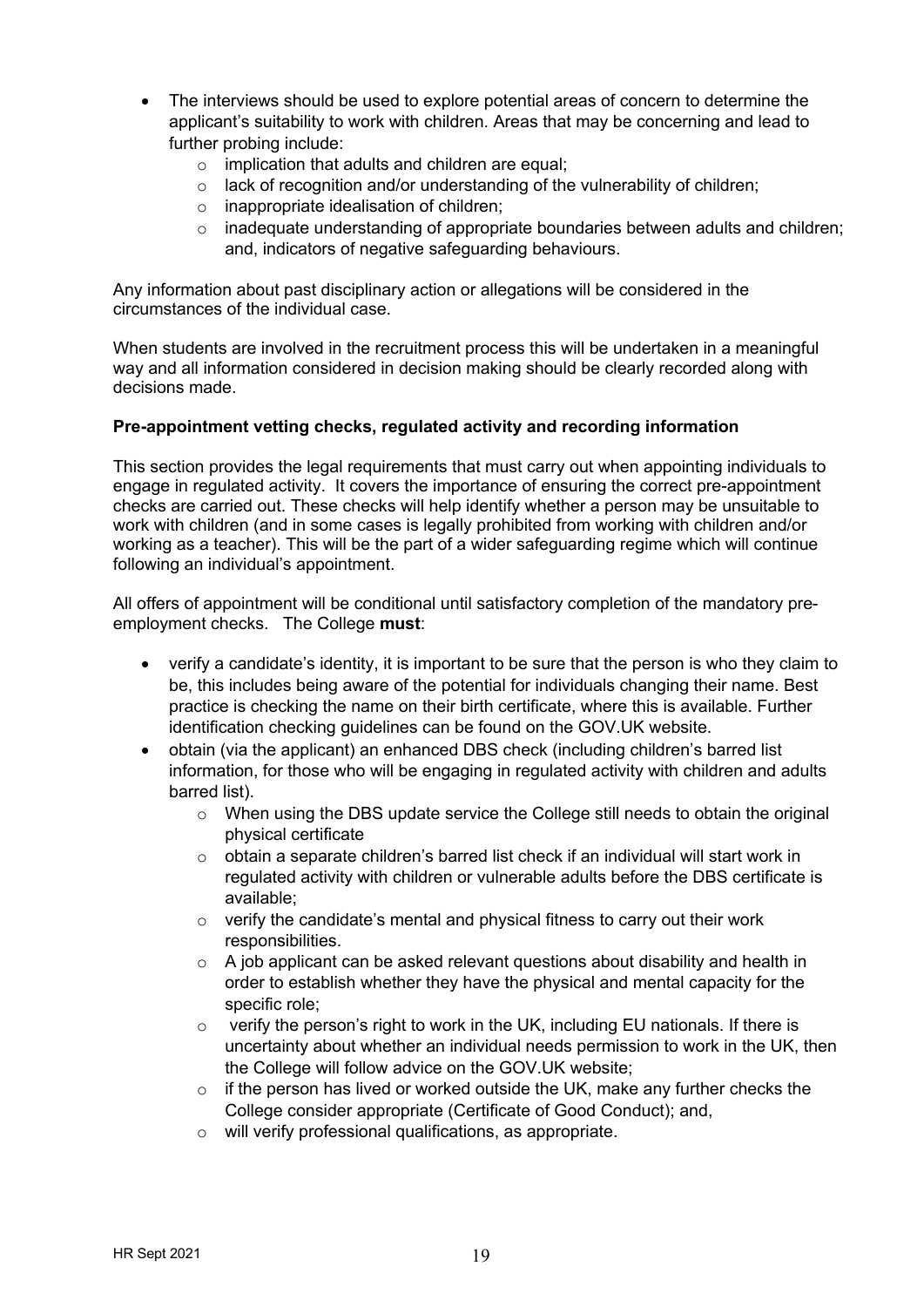Before employing a person to carry out teaching work in relation to children, the College **must** take reasonable steps to establish whether that person is subject to a prohibition order issued by the Secretary of State and will make the necessary prohibition checks.

#### **Applicant moving from previous post**

There is no requirement for the College to obtain an enhanced DBS certificate or carry out checks for events that may have occurred outside the UK if, during a period which ended not more than three months before the person's appointment, the applicant has worked, in a school in England, in a post:

- which brought the person regularly into contact with children; or
- to which the person was appointed on or after 12th May 2006 and which did not bring the person regularly into contact with children or young persons; or
- in another institution within the further education sector in England, or in a 16-19 academy, in a post which involved the provision of education which brought the person regularly into contact with children or young persons.

There is no requirement to obtain an enhanced DBS certificate or carry out checks for events that may have occurred outside the UK if, during a period which ended not more than three months before the person's appointment, the applicant has worked in:

- a school in England in a position which brought him or her regularly into contact with children aged under 18; or
- another institution within the further education sector in England, or in a 16 to 19 academy, in a position which involved the provision of education and caring for, training, supervising or being solely in charge of persons aged under 18.

Whilst there is no requirement to carry out an enhanced DBS check in the circumstances described above, the Colleges may still choose to request one to ensure they have up to date information. However, the College **must** still carry out all other relevant pre-appointment checks (as listed at above), including where the individual is engaging in regulated activity with children, a children's barred list check, vulnerable adults check.

#### **Regulated activity**

In summary, a person will be engaging in regulated activity with children if, as a result of their work, they:

- will be responsible, on a regular basis in a College, for teaching, training instructing, caring for or supervising children or vulnerable adults;
- will be working on a regular basis in a specified establishment, such as a school, care home, for or in connection with the purposes of the establishment, where the work gives opportunity for contact with children or vulnerable adults; or
- engage in intimate or personal care or healthcare or any overnight activity, even if this happens only once.

The full legal definition of regulated activity is set out in Schedule 4 of the Safeguarding Vulnerable Groups Act 2006 as amended by the Protection of Freedoms Act 2012.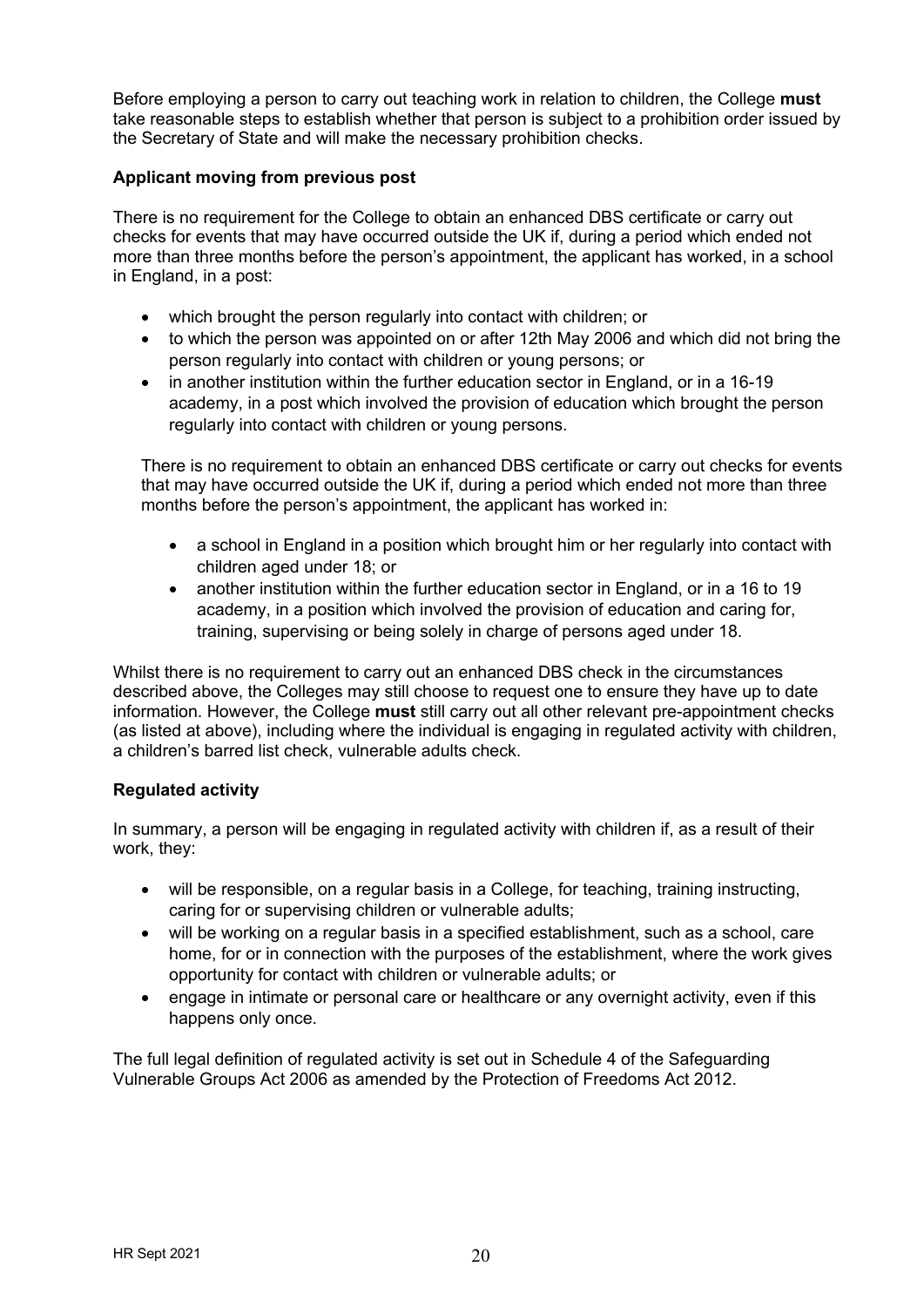Regulated activity includes:

- a) teaching, training, instructing, caring for (see (c) below) or supervising children (vulnerable adults) if the person is unsupervised, or providing advice or guidance on physical, emotional or educational well-being, or driving a vehicle only for children;
- b) work for a limited range of establishments (known as 'specified places', which include schools and colleges), with the opportunity for contact with children (vulnerable adults), but not including work done by supervised volunteers.

Work under (a) or (b) is regulated activity only if done regularly. Some activities are always regulated activities, regardless of frequency or whether they are supervised or not. This includes:

- c) relevant personal care, or health care provided by or provided under the supervision of a health care professional:
	- personal care includes helping a child with eating and drinking for reasons of illness or disability or in connection with toileting, washing, bathing and dressing for reasons of age, illness of disability;
	- health care means care for children provided by, or under the direction or supervision of, a regulated health care professional.

Regulated activity will not be:

- paid work in specified places which is occasional and temporary and does not involve teaching, training; and
- supervised activity which is paid in non-specified settings such as youth clubs, sports clubs etc

# **DBS checks**

All staff employed by the College or the Company will have Enhanced DBS checks – this provides the same information about convictions, cautions, reprimands and warnings held on the Police National Computer (PNC) as a Standard DBS check, plus additional information held by police such as interviews and allegations. Additional information will only be disclosed where a chief police officer reasonably believes it to be relevant and considers that it ought to be disclosed. The position being applied for/or activities being undertaken must be covered by an exempted question in the Rehabilitation of Offenders Act 1974 (Exceptions) Order 1975 and by provisions in the Police Act 1997 (Criminal Records) Regulations 2002.

Enhanced DBS check with children's barred list information – where people are working or seeking to work in regulated activity relating to children, and relating to vulnerable adults this allows an additional check, to be made, about whether the person appears on the children's barred list, along with a check of the Police National Computer records plus additional information held by police as above. The position being applied for or activities being undertaken must be eligible for an enhanced DBS check as above and be for a purpose listed in the Police Act 1997 (Criminal Records) (No2) Regulations 2009 as qualifying for a barred list(s) check.

For all other staff (e.g. contractors) who have an opportunity for regular contact with children or vulnerable adults, who are not engaging in regulated activity, an enhanced DBS certificate, which does not include a barred list check, will be appropriate. Barred list information must not be requested on any person who is not engaging in or seeking to engage in regulated activity.

The flowchart below provides more information on the decision-making process.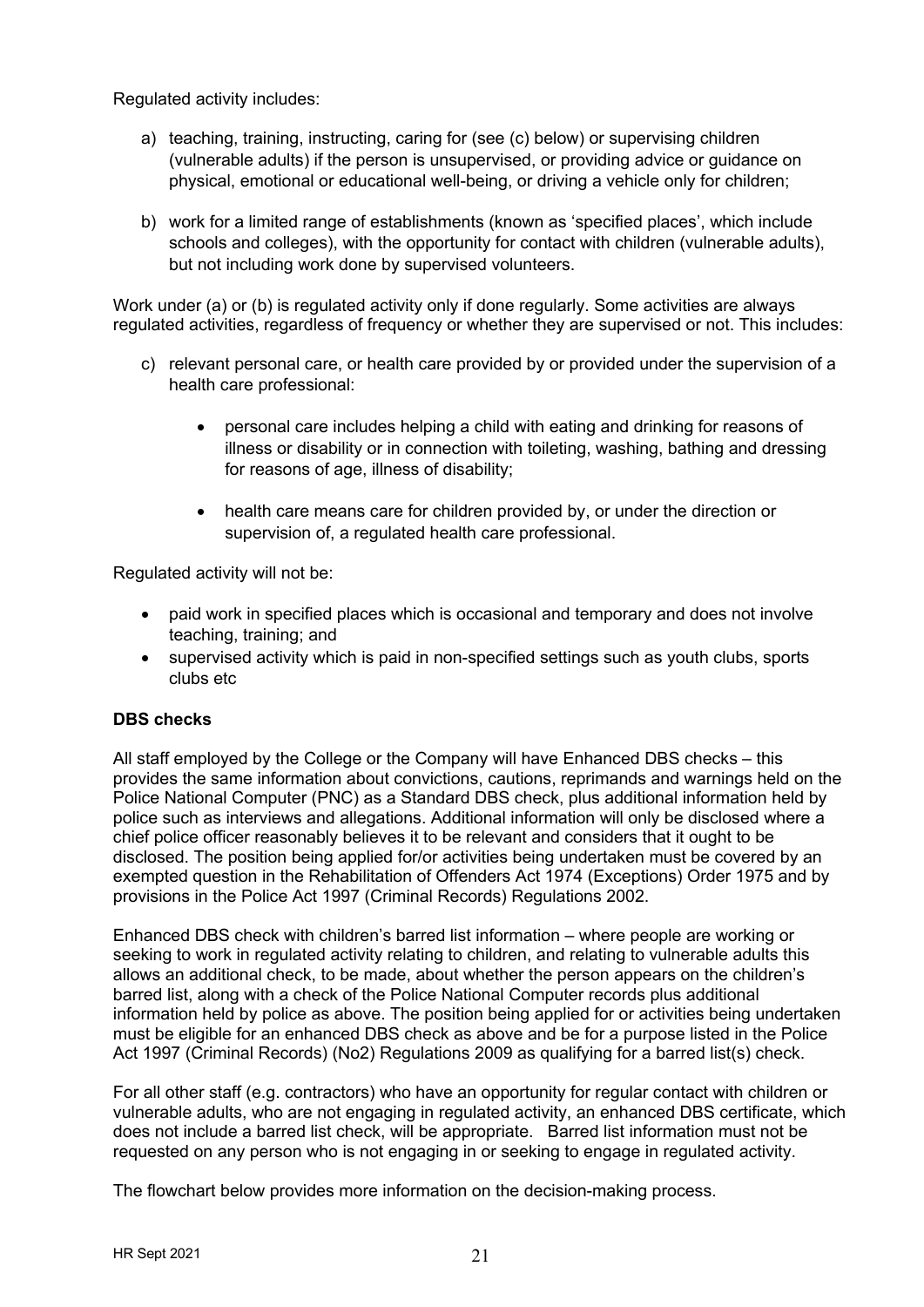Where a DBS certificate is required, it must be obtained from the candidate before, or as soon as practicable after, the person's appointment, including when using the DBS update service

Once the checks are complete, the DBS will send a DBS certificate to the applicant. The applicant must show the original paper DBS certificate to Personnel before they take up post, or as soon as practicable afterwards.

The College will be able to compare any information disclosed on the certificate with any information shared by the applicant during the recruitment process.

The College will assess cases fairly, on an individual basis. A decision not to appoint somebody because of their conviction(s) should be clearly documented, so if challenged the College can defend its decision, in line with its policy on recruitment of ex-offenders.

When assessing any disclosure information on a DBS certificate the College will take into consideration the explanation from the applicant, including for example:

- the seriousness and relevance to the post applied for:
- how long ago the offence occurred
- whether it was a one-off incident or a history of incidents;
- the circumstances around the incident; and
- has the individual accepted responsibility for their actions?

If the College allows an individual to start work in regulated activity relating to children or vulnerable adults before the DBS certificate is available, it should ensure that the individual is appropriately supervised and that Personnel have carried out all other checks, including a separate children's barred list check.

Separate barred list checks must only be carried out in the following circumstances:

- for newly appointed staff who are engaging in regulated activity, pending the receipt of an Enhanced Certificate with Barred List information from the Disclosure and Barring Service (DBS) (and where all other relevant checks pre-employment checks have been carried out); or,
- where an individual has worked in a post in a school or college that brought them into regular contact with children or young persons which ended not more than three months prior to that person's appointment to the organisation (and where all other relevant checks have been carried out).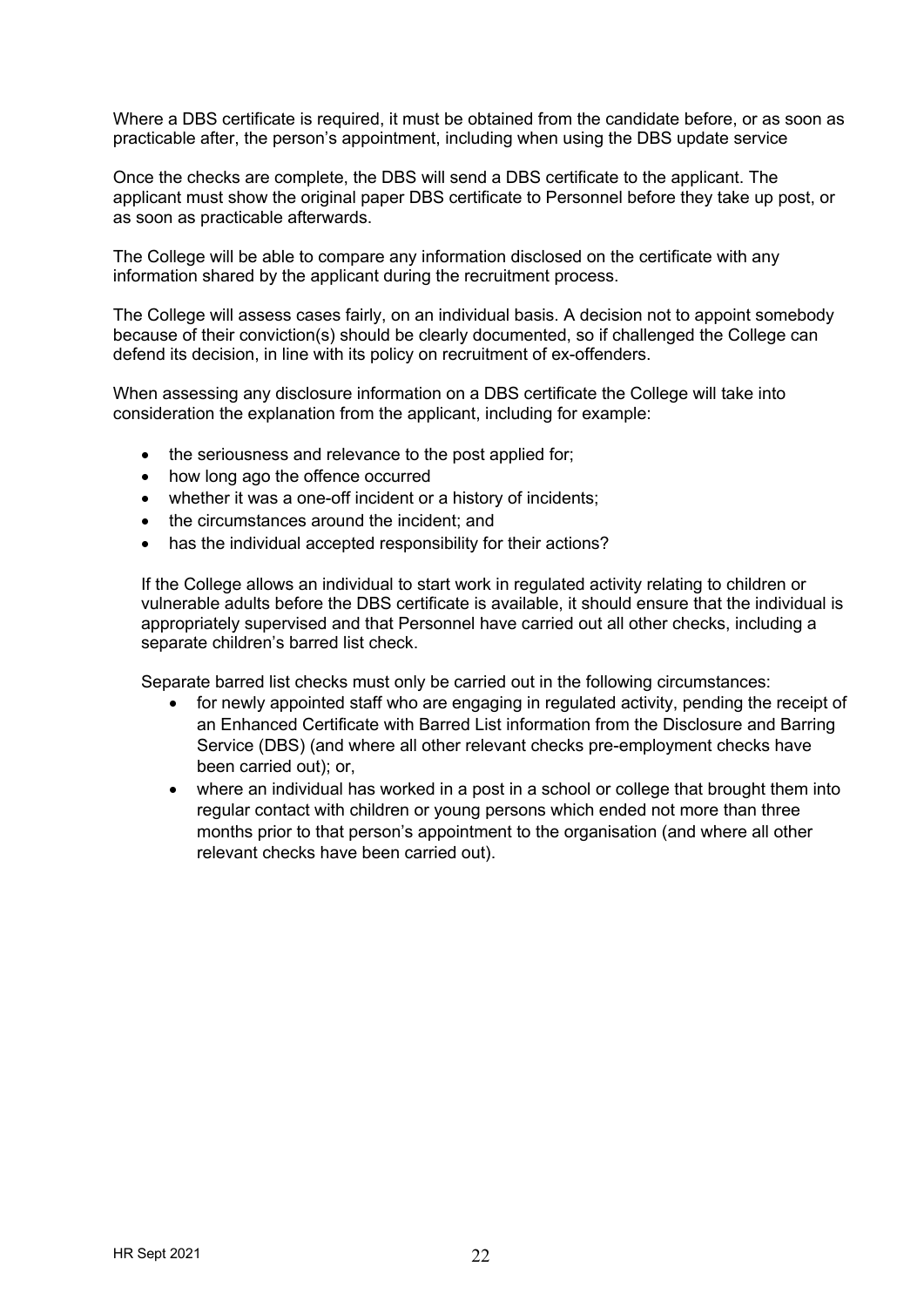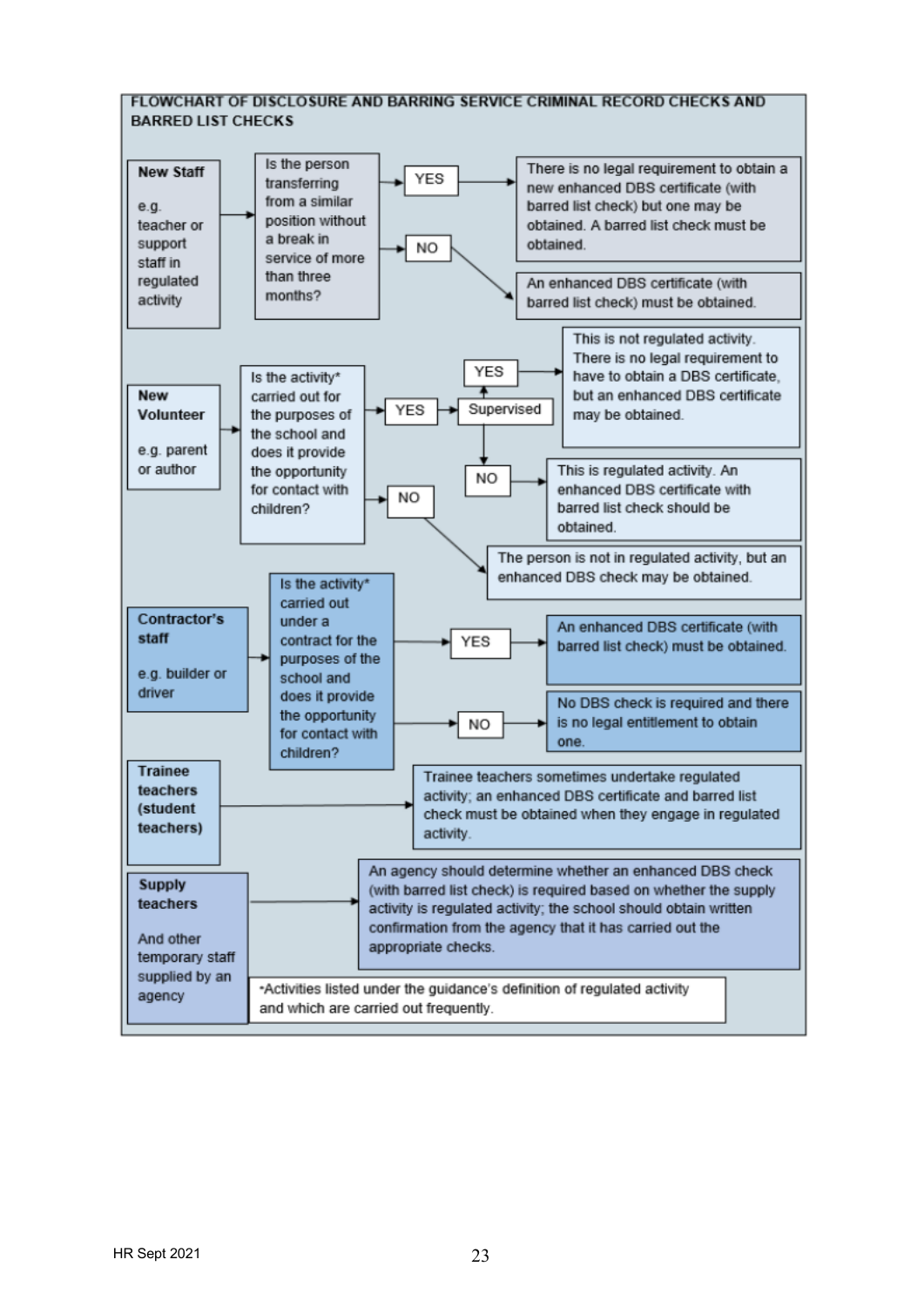## **DBS Update Service**

Individuals can join the DBS Update Service at the point that an application for a new DBS check is made. Subscription to the service enables future status checks to be carried out by employers to confirm that no new information has been added to the check since its issue.

From October 2021 the College will require new staff to join the Update Service as part of their terms and conditions of employment. Going forward the College will reimburse the annual fee and on receipt of the staff member's expenses claim form.

The benefit of this will be that the College can carry out free online checks to identify whether there has been any change to the information recorded, since the initial certificate was issued and advise whether the individual should apply for a new DBS check; and that individuals will be able to see a full list of those organisations that have carried out a status check on their account.

Before using the Update Service, the College **must**:

- obtain consent from the individual to carry out an online check to view the status of an existing standard or enhanced DBS check;
- confirm the DBS certificate matches the individual's identity;
- examine the original certificate to ensure that it is valid for the children's workforce; and
- ensure that the level of the check is appropriate to the job they are applying for, e.g. enhanced DBS check/enhanced DBS check including with barred list information.

#### **Halesowen College Enterprises Limited - Nursery@B63**

Halesowen College Enterprises Limited provides childcare and therefore it **must** ensure that appropriate checks are carried out to ensure that individuals employed in the Nursery are not disqualified from working in the setting - under the 2018 Childcare Disqualification Regulations. [Childcare disqualification is an additional requirement to the general child safeguarding arrangements provided under the Disclosure and Barring Service (DBS) regime, which apply to all children. The childcare disqualification arrangements apply to staff working with young children in childcare settings, including primary schools, nurseries and other registered settings, such as childcare provision on college sites.

#### **Childcare disqualification**

Childcare disqualification is an additional requirement to the general child safeguarding arrangements provided under the Disclosure and Barring Service (DBS) regime, which apply to all children.

The childcare disqualification arrangements apply to staff working with young children in childcare settings, including primary schools, nurseries and other registered settings, such as childcare provision on college sites.

The arrangements predominantly apply to individuals working with children aged 5 and under. For staff who work in childcare provision, or who are directly concerned with the management of such provision, employers need to ensure that appropriate checks are carried out to ensure that individuals are not disqualified under the Childcare Disqualification Regulations 2018. Further information on the staff to whom these Regulations apply, the checks that should be carried out, and the recording of those checks can be found in Disqualification under the Childcare Act 2006 statutory guidance on GOV.UK.

Nursery staff employed by HCE complete forms "Disqualification Form" – under the Childcare

(Disqualification) Regulations and annually Ongoing suitability of staff - Staff Declaration to confirm that they don't meet the disqualification criteria (including disqualification by association).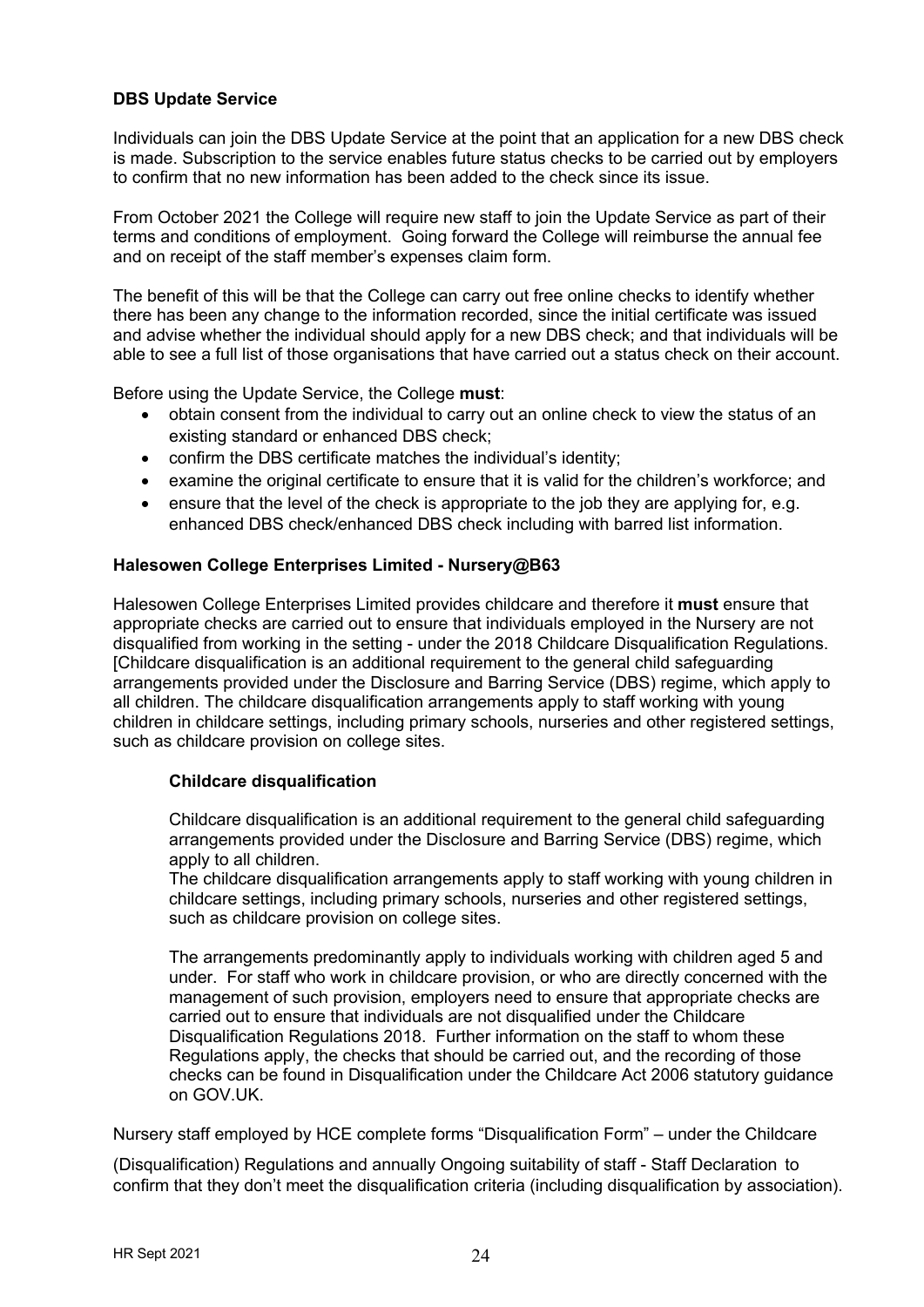## **Single Central Record**

The Colleges **must** maintain a single central record of pre-appointment checks, referred to in the Regulations as part of the single central record. The single central record must cover the following people:

- details of staff, including agency and supply staff providing education to children under the age of 18; and
- For agency and third-party supply staff, the College **must** include whether written confirmation has been received that the employment business supplying the member of supply staff has carried out the relevant checks and obtained the appropriate certificates, the date this confirmation was received and whether details of any enhanced DBS certificate have been provided in respect of the member of staff.

The single central record must indicate whether the following checks have been carried out or certificates obtained, and the date on which each check was completed or certificate obtained:

- an identity check,
- a barred list(s) check;
- an enhanced DBS check requested/certificate provided;
- a prohibition from teaching check;
- further checks on people who have lived or worked outside the UK:
- a check of professional qualifications, where required; and
- a check to establish the person's right to work in the United Kingdom.

In addition the College **must** record whether the person's position involves 'relevant activity', i.e. regularly caring for, training, supervising or being solely in charge of persons aged under 18;

The details of an individual should be removed from the single central record once they no longer work at the College. (Under the regulations Colleges are free to record any other information they deem relevant. For example:

- whether relevant staff have been informed of their duty to disclose relevant information under the childcare disqualification arrangements:
- checks made on volunteers;
- checks made on governors:
- dates on which safeguarding and safer recruitment training was undertaken; and
- the name of the person who carried out each check.

#### **Retention of documents**

The College does not have to keep copies of DBS certificates in order to fulfil the duty of maintaining the single central record. To comply with the requirements of the Data Protection Act 2018, when a College retains a copy, there should be a valid reason for doing so and it should not be kept for longer than six months. When the information is destroyed the College may keep a record of the fact that vetting was carried out, the result and the recruitment decision taken.

A copy of the other documents used to verify the successful candidate's identity, right to work and required qualifications will be kept on their personnel file.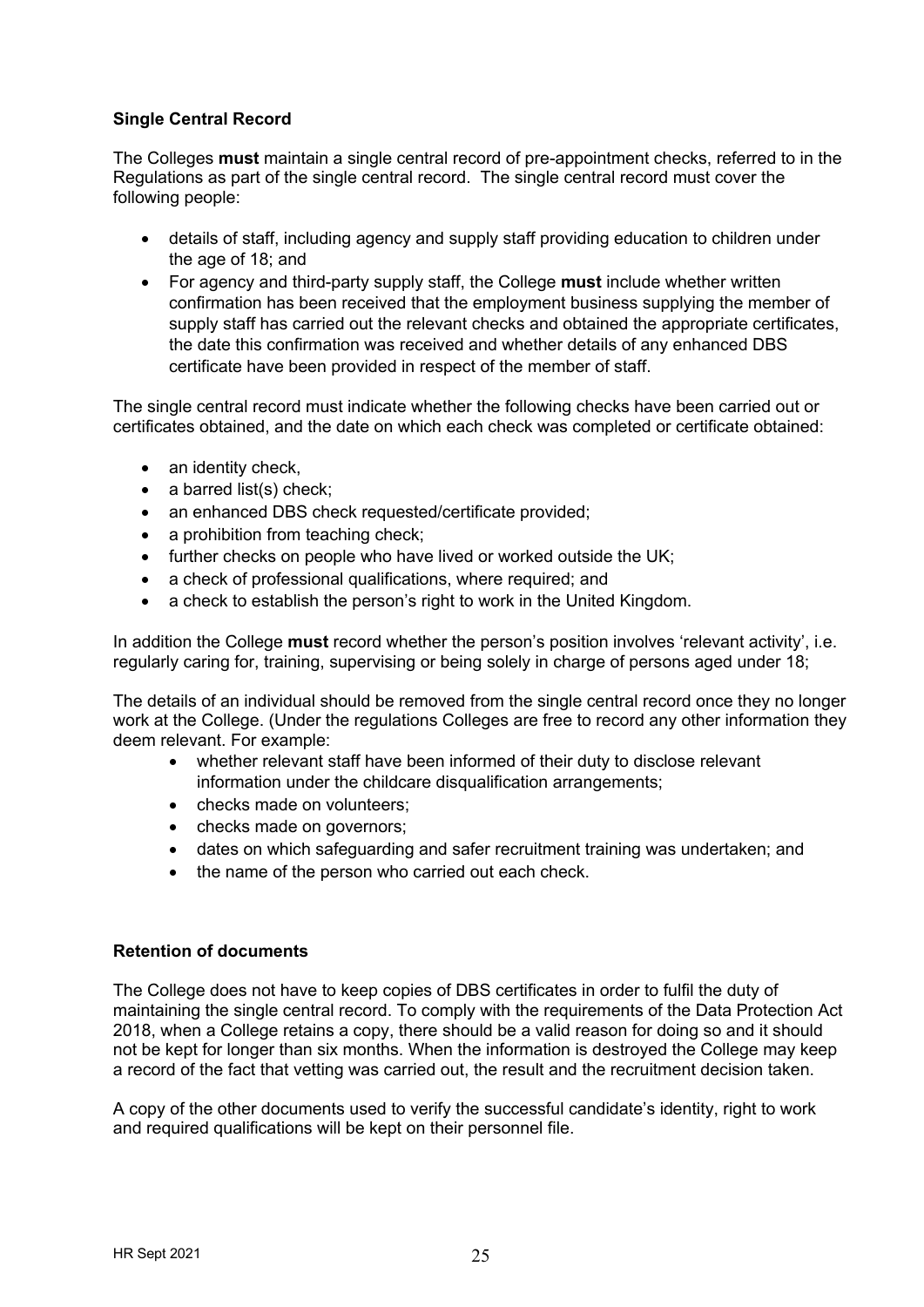## **Lived or Worked Outside the UK**

Individuals who have lived or worked outside the UK **must** undergo the same checks as all other staff. This includes obtaining an enhanced DBS certificate (including barred list information even if the individual has never been to the UK).

In addition, the College **must** make any further checks they think appropriate so that any relevant events that occurred outside the UK can be considered. Following the UK's exit from the EU, the College will apply the same approach for any individuals who have lived or worked outside the UK regardless of whether or not it was in an EEA country or the rest of the world.

These checks could include, where available:

- criminal records checks for overseas applicants and for teaching positions
- obtaining a letter (via the applicant) from the professional regulating authority in the country (or countries) in which the applicant has worked confirming that they have not imposed any sanctions or restrictions, and or that they are aware of any reason why they may be unsuitable to teach. Applicants can find contact details of regulatory bodies in the EU/EEA and Switzerland on the Regulated Professions database. Applicants can also contact the UK Centre for Professional Qualifications who will signpost them to the appropriate EEA regulatory body.

Where available, such evidence can be considered together with information obtained through other pre-appointment checks to help assess their suitability Where this information is not available the College will seek alternative methods of checking suitability and or undertake a risk assessment that supports informed decision making on whether to proceed with the appointment.

Although sanctions and restrictions imposed by another regulating authority do not prevent a person from taking up teaching positions in England, the College will consider the circumstances that led to the restriction or sanction being imposed when considering a candidate's suitability for employment.

Further information can be found in DfE Guidance: Recruit teachers from overseas.

Not all countries provide criminal record information, and where they do, the nature and detail of the information provided varies from country to country. The College will be mindful that the criteria for disclosing offences in other countries often have a different threshold than those in the UK (holding a teaching qualification, wherever it was obtained does not provide suitable assurances for safeguarding purposes).

#### **Agency and Third-Party Staff**

The College **must** obtain written notification from any agency, or third-party organisation, that they have carried out the checks on an individual who will be working at the College that the College would otherwise perform and **must** ensure that written notification confirms the certificate has been obtained by either the employment business or another such business. Where the agency or organisation has obtained an enhanced DBS certificate before the person is due to begin work at the College, which has disclosed any matter or information, or any information was provided to the employment business, the College **must** obtain a copy of the certificate from the individual.

Where the position requires a children's barred list check, this **must** be obtained by the agency or third party by obtaining an enhanced DBS certificate with barred list information, prior to appointing the individual.

The College will also check that the person presenting themselves for work is the same person on whom the checks have been made, by requesting photographic ID.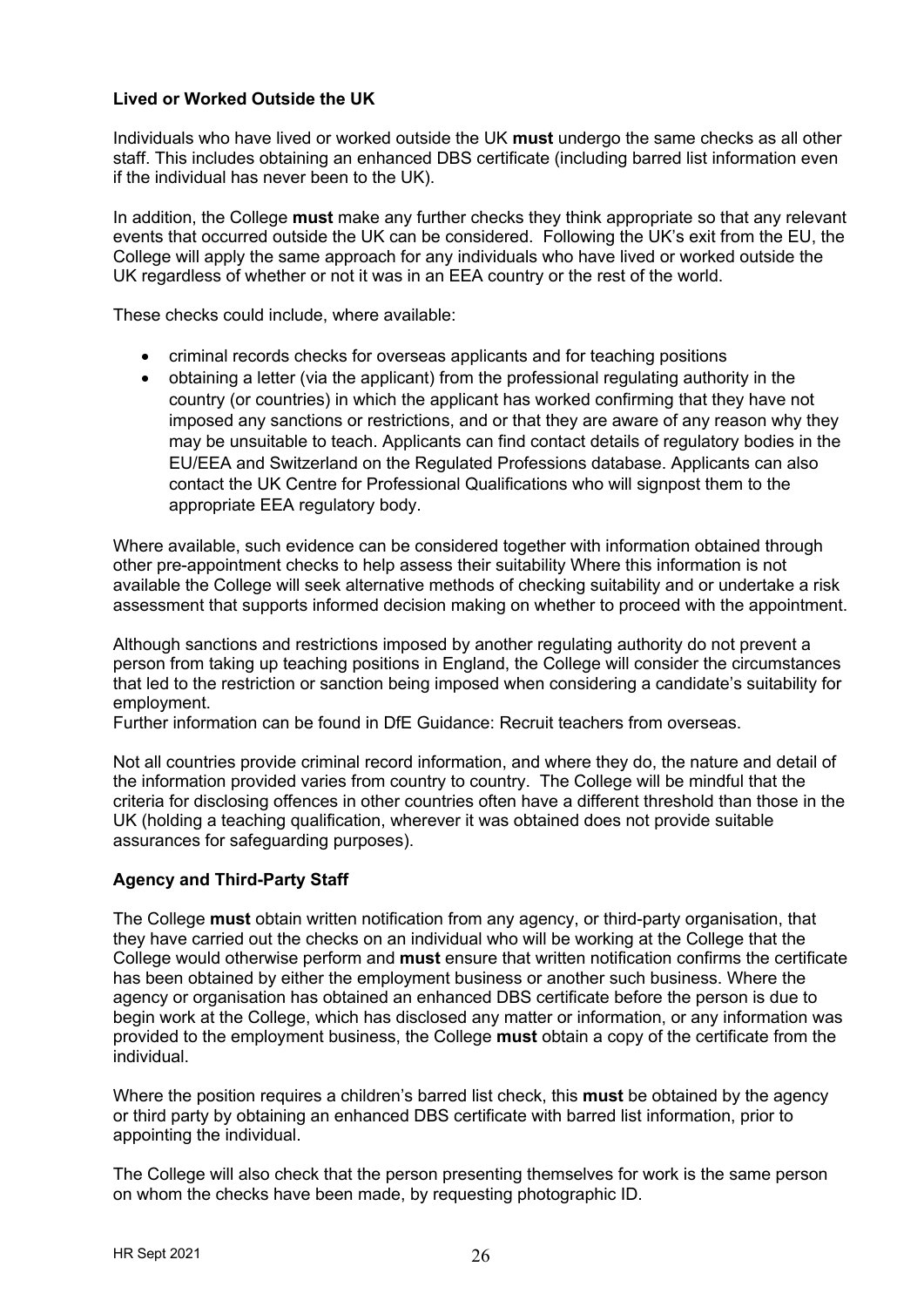#### **Contractors**

When the College uses contractors to provide services, the College will set out their safeguarding requirements in the contract between the organisation and the College.

The College will ensure that any contractor, or any employee of the contractor, who is to work at the College, has been subject to the appropriate level of DBS check. Contractors engaging in regulated activity relating to children will require an enhanced DBS check (including children's barred list information/and vulnerable adults).

For all other contractors who are not engaging in regulated activity relating to children, but whose work provides them with an opportunity for regular contact with children or vulnerable adults, an enhanced DBS check (not including barred list information) will be required.

In considering whether the contact is regular, it is irrelevant whether the contractor works on a single site or across several sites. In cases where the contractor does not have opportunity for regular contact with children, the College will decide on whether a basic DBS disclosure would be appropriate.

Under no circumstances should a contractor on whom no checks have been obtained be allowed to work unsupervised or engage in regulated activity relating to children. The College is responsible for determining the appropriate level of supervision depending on the circumstances. If an individual working at College is self-employed, the College should consider obtaining the DBS check, as self-employed people are not able to make an application directly to the DBS on their own account

The College will always check the identity of contractors on arrival at College.

#### **Trainee/student teachers**

Where applicants for initial teacher training are salaried the College must ensure that all necessary checks are carried out, the same as other new staff.

Where trainee teachers are fee-funded, it is the responsibility of the initial teacher training provider to carry out the necessary checks. The College will obtain written confirmation from the provider that it has carried out all pre-appointment checks that the College would otherwise be required to perform, and that the trainee has been judged by the provider to be suitable to work with children.

There is no requirement for the College to record details of fee-funded trainees on the single central record. However, the Colleges can record this information under non statutory information.

#### **Volunteers**

Under no circumstances will a volunteer on whom no checks have been obtained be left unsupervised or allowed to work in regulated activity. The College requires volunteers to provide personal information on an application form, and will carry out reference checks as well as the DBS check.

Details of any risk assessment will be recorded.

The College will obtain an enhanced DBS check (which should include barred lists information) for all volunteers who are new to working in regulated activity, i.e. where they are unsupervised and teach or look after children regularly, or provide personal care on a one-off basis and the same for working with vulnerable adults.